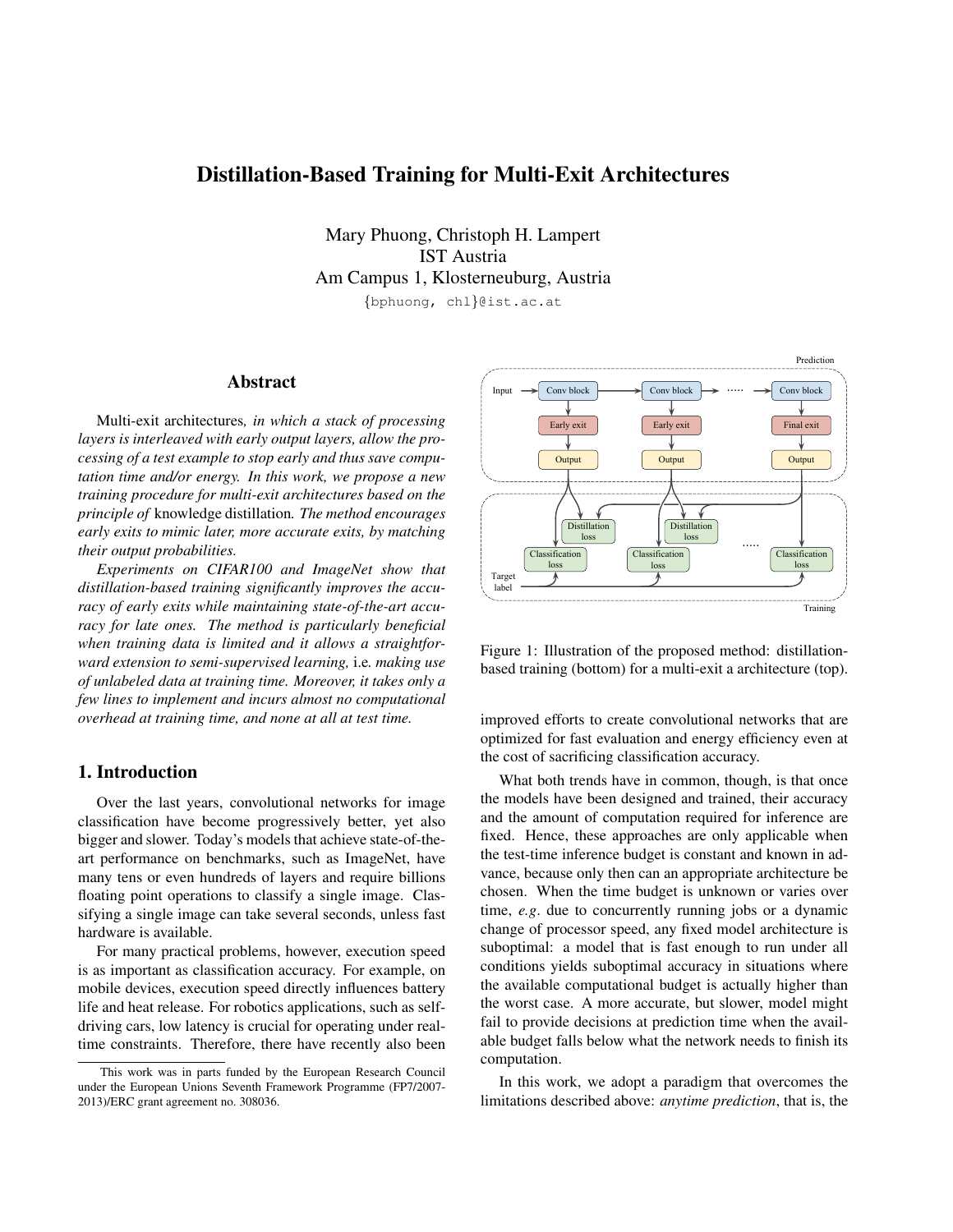<span id="page-1-0"></span>ability to trade off accuracy and computation at test time with a single model and on a per-example basis. A typical anytime prediction system quickly produces a crude initial prediction and then gradually improves it. At any time, a valid prediction for the given input is available to be used in case the time budget for the classification process runs out. Hence, anytime systems are more robust and flexible under uncertain or changing conditions and thereby overall more resource-efficient.

For the task of image classification with convolutional networks, anytime prediction can be realized via *multi-exit architectures*, in which a sequence of feature layers (*e.g*. convolutional) is augmented with early *exits* at different depths. These are standard classification layers acting on the feature representation that the network had computed up to this stage. The exits form a sequence of increasingly complex classifiers (see Figure [1,](#page-0-0) "Prediction" box), in which later layers reuse the representations, and thereby computations, of the earlier layers. To make a prediction, an input image is propagated through the stack of layers (left to right in Figure [1\)](#page-0-0). When the process is interrupted, the model outputs either one of the already evaluated exits, or an ensemble of all of them.

Multi-exit architectures are typically trained with a *multi-task objective*: one attaches a loss function to each exit, for example cross-entropy, and minimizes the sum of exit-wise losses, as if each exit formed a separate classification task. On the one hand, this is a canonical choice: not knowing which exits will be used at prediction time, we want all of them to perform well, so we should train all of them for best classification quality. On the other hand, however, this choice ignores a lot of the prior knowledge we have about the anytime learning problem in general, and about the structure of the multi-exit architecture in particular. For example, while in multi-task learning, different classifiers could have different label sets and be trained on different data, in the multi-exit situation, all classifiers share the same label set and training data. Also, multi-task learning is known to work best if all classifiers are of comparable complexity and quality, such that none of the loss term dominates the others. In contrast, in the multi-exit case we know a priori that the classifiers from later exits have more capacity and should be more accurate than the ones from early exits, as this is in fact the main motivation for the anytime architecture.

Our main contribution in this paper is *a new objective for training multi-exit architectures based on knowledge distillation.* The resulting training method

- 1) leads to substantially improved classification accuracy, especially for early exits,
- 2) requires no change to the underlying architecture,
- 3) is conceptually simple and easy to implement,

4) opens up a natural way to make use also of unlabeled data when training multi-exit architectures.

The main working principle of *distillation-based training* for multi-exit architectures is the sharing of information between exits. Specifically, it does so in an asymmetric way: information flows from exits with high classification accuracy to those with lower accuracy.

Several aspects of the classification task are potentially beneficial to transfer. Take, for example, the information which training examples are easy, difficult, or even outliers. A classifier can benefit from this information, because if it tries too hard to correctly classify difficult examples, the result will be an inefficient assignment of its model capacity and potentially overfitting. Another aspect is the question of which classes are semantically similar to each other. Knowing this will allow a classifier to model them with similar feature representations, thereby resulting in a smoother decision function and, again, a lower risk of overfitting.

Neither which examples are easy or hard examples, nor which class are similar to each other can be extracted simply from the ground truth labels. Therefore, this information is not immediately available to the exits when trained using the multi-task objective. The information can be extracted, however, from the probabilistic outputs of a welltrained classifier: hard examples typically have a lower confidence score for the selected label than easy ones, and similar classes tend to be more co-activated in the outputs than dissimilar ones. We can transfer this information from late to early exits simply by encouraging early exits to mimic the probabilistic outputs of later exits. In practice, this is achieved by minimizing the cross-entropy between the outputs, with an additional temperature-scaling step that we detail in Section [3.5.](#page-4-0)

The temperature-scaled cross-entropy has been used in *knowledge distillation* to transfer information from one network to another. Therefore, we refer to this loss term as *distillation loss*. The overall system is illustrated in Figure [1](#page-0-0) ("Training" box).

It has been observed [\[15\]](#page-8-0) that distillation acts similarly to regularization, *i.e*. it is particularly useful when training large networks from relatively little labeled training data. The same is the case for us: we expect distillation-based training to be the most useful when the amount of labeled training data is limited, as is often the case in practice. As we will show in Section [4,](#page-4-1) our experiments confirm this expectation.

Distillation-based training has another advantage: the distillation loss can be computed even for data that has no ground truth labels available. Consequently, we obtain a straightforward way of training multi-exit architectures in a *semi-supervised* regime. Note that conventional multi-task based training does not have this ability, because all its loss terms need data with ground truth labels.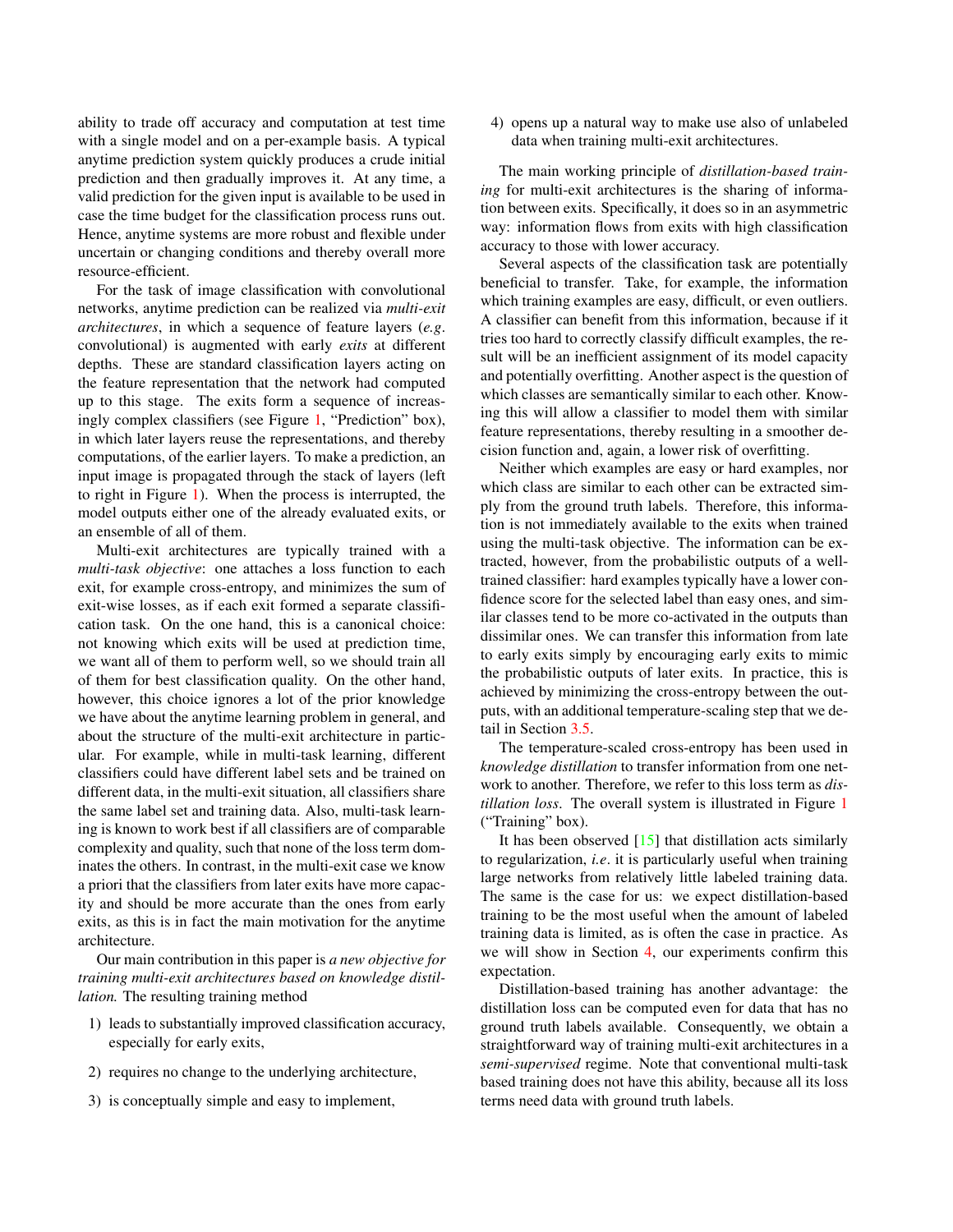# <span id="page-2-1"></span>2. Related work

Anytime prediction. The roots of anytime computation go back to the work of [\[6,](#page-8-1) [16\]](#page-8-2). In [\[6\]](#page-8-1), *anytime algorithms* are defined for the first time, and they become widely popular in planning and control [\[8,](#page-8-3) [29,](#page-8-4) [49\]](#page-9-0).

In the context of statistical learning, anytime classifiers were preceded by *cascades* [\[37,](#page-9-1) [42,](#page-9-2) [43\]](#page-9-3). These are models with variable, instance-dependent runtime; however, they cannot be stopped exogenously. Early examples of truly anytime classifiers were based on streaming nearest neighbors [\[41\]](#page-9-4) or on classifier ensembles such as decision trees [\[9\]](#page-8-5), random forests  $[10]$ , or boosting  $[13]$ . A parallel line of work aimed at developing techniques for adapting an arbitrary ensemble to the anytime setting in a learneragnostic way  $[3, 11, 40]$  $[3, 11, 40]$  $[3, 11, 40]$  $[3, 11, 40]$  $[3, 11, 40]$ . These methods usually execute individual classifiers in a dynamically determined, inputdependent order.

More recently, in the context of convolutional networks, two broad approaches to anytime prediction have gained prominence: a) networks whose parts are selectively executed or skipped at test time  $[23, 30, 44, 45]$  $[23, 30, 44, 45]$  $[23, 30, 44, 45]$  $[23, 30, 44, 45]$  $[23, 30, 44, 45]$  $[23, 30, 44, 45]$  $[23, 30, 44, 45]$ , or b) networks with additional exits [\[19,](#page-8-12) [20,](#page-8-13) [39\]](#page-9-8), from which an appropriate one is chosen at test time. We only discuss multi-exit architectures in detail, as this is the class of models to which our proposed training technique applies.

Multi-exit architectures. The first work to propose attaching early exits to a deep network was [\[39\]](#page-9-8), where standard image classification architectures such as LeNet, AlexNet and ResNet, were augmented by early exits. Huang *et al*. [\[19\]](#page-8-12) were the first to propose a custom multi-exit architecture, the Multi-Scale DenseNet, motivated by the observation that early exits interfere with the role of early layers as feature extractors for later use. The MSDNet was the state-of-the-art multi-exit architecture until very recently (see  $[48]$ ) and it is the one we use in our experiments. Kim et al [\[20\]](#page-8-13) propose a doubly nested architecture suitable for memory-constrained settings. Finally, there is recent work on discovering multi-exit architectures by neural architecture search (NAS) [\[48\]](#page-9-9).

While the main contributions of these works are architectural, our focus is on training. In all of these works except [\[48\]](#page-9-9) (which employs NAS-specific training), multi-exit networks are trained by minimizing the sum of exit-wise losses. We propose a novel training procedure that is applicable to any of these multi-exit architectures.

Orthogonally to the subject of this work, networks with early exits have also been proposed for other purposes, such as providing stronger gradient signals for training [\[24\]](#page-8-14), or multi-resolution image processing [\[46\]](#page-9-10).

Distillation. *Distillation* is a popular technique for knowledge transfer between two models. Although similar techniques have been widely considered already in [\[2,](#page-8-15) [4,](#page-8-16) [5,](#page-8-17) [25,](#page-8-18) [28\]](#page-8-19), distillation in its most well-known form was introduced only relatively recently in [\[15\]](#page-8-0).

Since then, the technique has been found to benefit a wide array of applications, including transferring from one architecture to another  $[12]$ , compression  $[17, 32]$  $[17, 32]$  $[17, 32]$ , integration with first-order logic [\[18\]](#page-8-22) or other prior knowledge [\[47\]](#page-9-12), learning from noisy labels  $[26]$ , defending against adversarial attacks [\[31\]](#page-8-24), training stabilization [\[35,](#page-9-13) [38\]](#page-9-14), fewshot learning  $[21]$ , or policy distillation  $[36]$ . In the vast majority of applications, including the work cited above, the teacher network is fixed.

Notable exceptions are [\[1\]](#page-8-26), where distillation is used in a distributed optimization setting to ensure consistency between different copies of a model, [\[33\]](#page-9-16), where a model is self-trained by distillation from its previous version's predictions, and [\[27,](#page-8-27) [34\]](#page-9-17), where distillation between stored predictions from the past and current predictions is used as a regularizer during incremental training. In contrast, we propose distillation from one part of a model to another part. To our knowledge, no previous work has addressed this setting.

# 3. Distillation Training of Multi-Exit Networks

In this section, we introduce the mathematical notation and the necessary background for the discussion of the proposed *distillation-based training of multi-exit architectures*. Throughout the paper, we consider the case of multi-class classification with an input set X, *e.g*. images, and an output set  $\mathcal{Y} = \{1, \ldots, K\}$ , where K is the number of classes.

# 3.1. Multi-Exit Architectures

Multi-exit architectures are layered classification architectures with exits at different depths, see Figure [1](#page-0-0) for an illustration. For a system with  $M$  exits, this results in a sequence  $(\mathbf{p}_1, \dots, \mathbf{p}_M)$  of probabilistic classifiers  $\mathbf{p}_m : \mathcal{X} \to$  $\Delta^K$ , each of which maps its input to the probability simplex  $\Delta^K$ , *i.e.* the set of probability distributions over the K classes. We think of  $\mathbf{p}_1, \dots, \mathbf{p}_M$  as being ordered from least to most expressive (and computationally expensive). In principle, the classifiers may or may not share weights and computation, but in the most interesting and practically useful case, they do share both.

#### <span id="page-2-0"></span>3.2. Prediction

At prediction time, the multi-exit system can operate in two different modes, depending on whether the computational budget to classify an example is known or not.

Budget-mode. If the computational budget is known, the system can directly identify a suitable exit,  $\mathbf{p}_{M'}(\mathbf{x})$ , to evaluate. This way, it only has to evaluate the shared parts of the architecture and can save the computation of having to evaluate also the earlier exits. How exactly the specific exit is chosen is model-dependent. In this paper, we first determine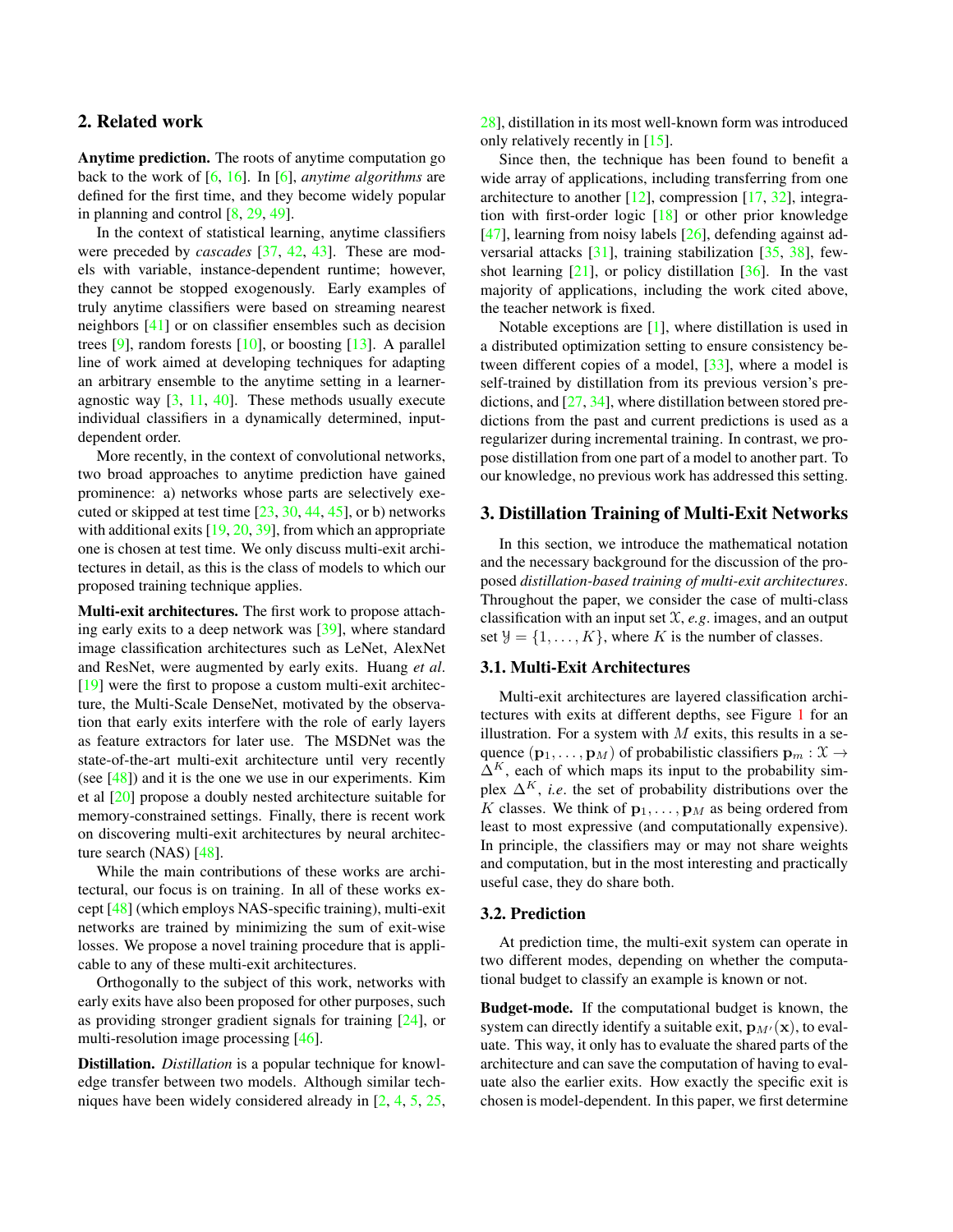<span id="page-3-5"></span>the runtime and quality of any single exit on a validation set. Then, for any target runtime, we output the decision of the exit with highest validation accuracy that runs within the available budget.

Anytime-mode. If the computational budget is unknown, *i.e*. for anytime prediction, after receiving a test input x, the system starts evaluating the classifiers  $p_1, p_2, \ldots$  in turn, reusing computation where possible. It continues doing this until it receives a signal to stop  $-$  say this happens after the  $M'$ -th exit – at which point it returns the predictions of the ensemble created from the evaluated exits,  $\frac{1}{M'}\sum_{m=1}^{M'} \mathbf{p}_m(\mathbf{x}).$ 

#### 3.3. Distillation Training Objective

Our main contribution is a new training objective for multi-exit architectures. Given a training set,  ${({\mathbf{x}}_n, y_n)}_{n=1}^N$ , we propose to train the multi-exit architecture by a combination of a *classification loss*,  $\mathcal{L}_{cls}$  and a distillation loss,  $\mathcal{L}_{dist}$ ,

$$
\frac{1}{N} \sum_{n=1}^{N} \left[ \mathcal{L}_{\text{cls}}(x_n, y_n) + \mathcal{L}_{\text{dist}}(x_n) \right]. \tag{1}
$$

**Distillation loss.** The second term,  $\mathcal{L}_{dist}$ , is where our main contribution lies, as it introduces the possibility for different exits to learn from each other.

To introduce it, we first remind the reader of the classical distillation framework as introduced in [\[15\]](#page-8-0): assume we want a probabilistic classifier s (called the student) to learn from another classifier t (called the teacher). This can be achieved by minimizing the (temperature-scaled) crossentropy between their output distibutions,

<span id="page-3-0"></span>
$$
\ell^{\tau}(\mathbf{t}, \mathbf{s}) = -\tau^2 \sum_{k=1}^{K} [\mathbf{t}^{1/\tau}(\mathbf{x})]_k \log[\mathbf{s}^{1/\tau}(\mathbf{x})]_k, \qquad (2)
$$

for some temperature  $\tau \in \mathbb{R}_+$ , with respect to the parameters of s, where

$$
[\mathbf{s}^{1/\tau}(\mathbf{x})]_k = \frac{s_k(\mathbf{x})^{1/\tau}}{\sum_{l=1}^K s_l(\mathbf{x})^{1/\tau}}
$$
(3)

is the distribution obtained from the distribution  $s(x)$  by temperature-scaling, and  $[\mathbf{t}^{1/\tau}(\mathbf{x})]_k$  is defined analogously. Note that for typical network architectures, for which the outputs are the result of a softmax operation over logits, temperature scaling can be done efficiently by simply dividing all logits by  $\tau$ .

The temperature parameter allows controlling the softness of the teachers' predictions: the higher the temperature, the more suppressed is the difference between the largest and the smallest value of the probability vector. This allows compensating for the fact that network outputs are often overconfident, *i.e*. they put too much probability mass

Algorithm 1: Distribution-Based Training  
\ngiven: 
$$
\mathcal{T}, \mu, \tau_*
$$
  
\n1  $\mathcal{T}(:) \leftarrow \mathcal{T}(1) \cup \cdots \cup \mathcal{T}(M)$   
\n2  $\tau \leftarrow 1$   
\n3 for  $(\mathbf{x}, y)$  in data do  
\n4  $\mid \mathbf{x}' \leftarrow \text{shared-part_of_model}(\mathbf{x})$   
\n6  $\mid \mathbf{p}_m \leftarrow \text{softmax}(\text{exit}_m(\mathbf{x}'))$   
\n7  $\mid \mathbf{t}_m \leftarrow \text{detach}(\text{softmax}(\text{exit}_m(\mathbf{x}')/\tau))$   
\n8  $\mid \text{loss} \leftarrow \frac{1}{M} \sum_{m=1}^{M} \ell(y, \mathbf{p}_m) + \frac{1}{M} \sum_{m=1}^{M} \frac{1}{|\mathcal{T}(m)|} \sum_{t \in \mathcal{T}(m)} \ell^{\tau}(\mathbf{t}_t, \mathbf{p}_m)$   
\n10  $\mid \text{loss,gradient.update}()$   
\n11  $\mid \text{if max } (\frac{1}{|\mathcal{T}(:)|} \sum_{m \in \mathcal{T}(:) } \mathbf{t}_m) > \mu \text{ then } \tau \leftarrow \tau \tau_*$   
\n12 **end**

<span id="page-3-2"></span><span id="page-3-1"></span>on the top predicted class, and too little on the others. The factor  $\tau^2$  in Equation [\(2\)](#page-3-0) ensures that the temperature scaling does not negatively affect the gradient magnitude.

Returning to the multi-exit architecture, we follow the same strategy as classical distillation, but use different exits of the multi-exit classifiers both as students and teachers. For any exit m, let  $\mathfrak{T}(m) \subset \{1, \ldots, M\}$  (which could be empty) be the set of teacher exits it is meant to learn from. Then we define the overall *distillation loss* as

<span id="page-3-3"></span>
$$
\mathcal{L}_{dist}(\mathbf{x}_n) = \frac{1}{M} \sum_{m=1}^{M} \frac{1}{|\mathcal{T}(m)|} \sum_{t \in \mathcal{T}(m)} \ell^{\tau}(\mathbf{p}_t(\mathbf{x}_n), \mathbf{p}_m(\mathbf{x}_n)),
$$
\n(4)

In practice, there are different ways how to choose the set of teachers. The simplest choice, where all exists learn only from the last one, *i.e.*  $\mathfrak{T}(m) = \{M\}$  for  $m < M$  and  $\mathfrak{T}(M) = \emptyset$ , has worked well for us, so we propose it as the default option. However, we also study other setups, for example each exit distilling from all later exits; see Section [4.](#page-4-1)

**Classification loss.** The first term in  $(1)$  is a standard multiclass classification loss that acts separately on each exit,

<span id="page-3-4"></span>
$$
\mathcal{L}_{\text{cls}}(\mathbf{x}_n, y_n) = \frac{1}{M} \sum_{m=1}^{M} \ell(y_n, \mathbf{p}_m(\mathbf{x}_n))
$$
 (5)

where  $\ell(y, \mathbf{p}) = -\log p_y(\mathbf{x})$  is the cross-entropy loss.

#### 3.4. Optimization

We minimize the training objective [\(1\)](#page-3-1) using standard gradient-based methods with mini-batches. In particular, all exits are trained at the same time and on the same data. We provide the pseudo-code (for single sample batches) in Algorithm [1.](#page-3-2) It consists largely of standard gradient-based op-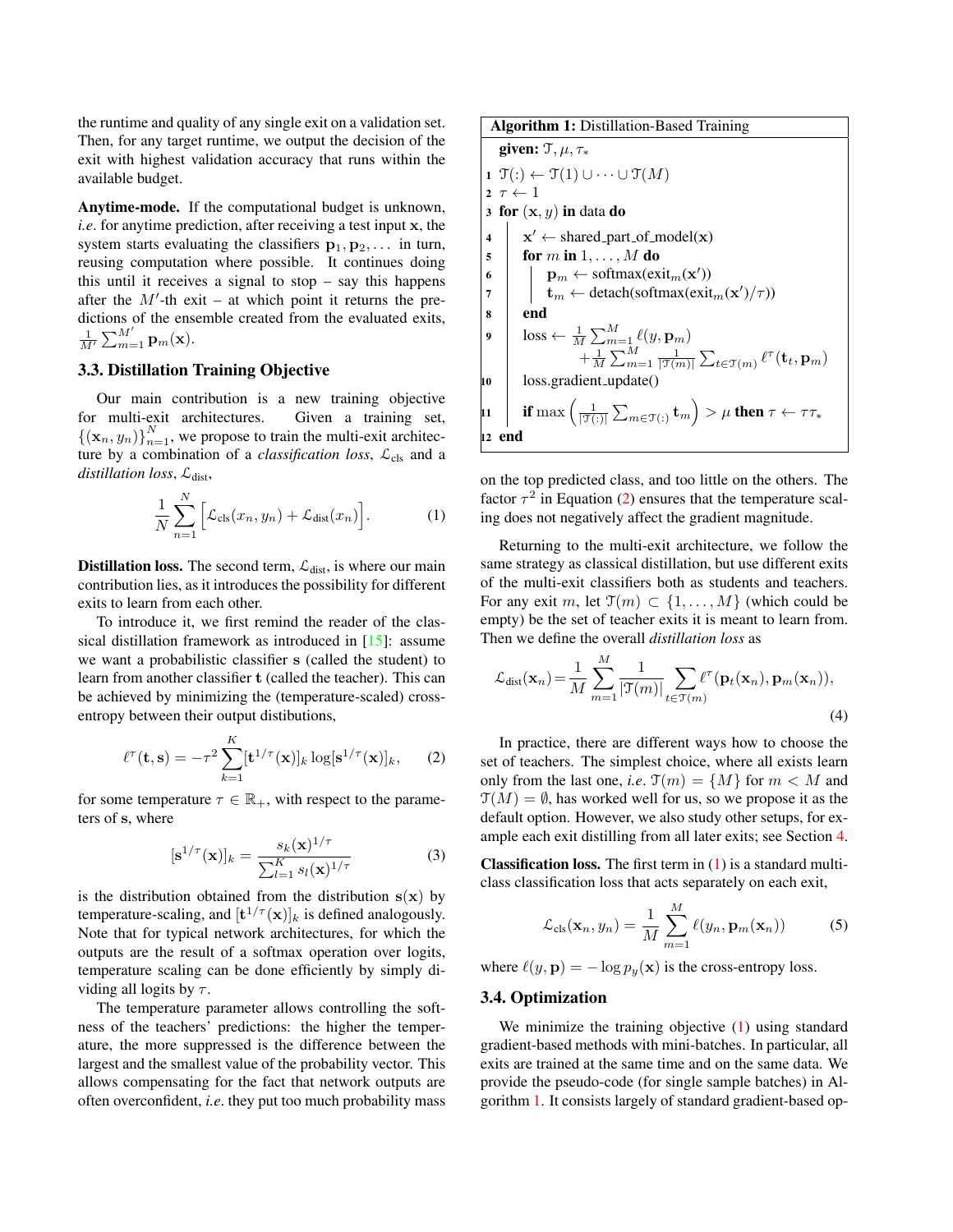<span id="page-4-5"></span>timization. However, two aspects are specific to distillationbased training: *partial detaching* (detach; line 7), and *temperature annealing* (line 11).

Partial detaching. When minimizing the loss, we have to make sure that indeed only the student learns from the teacher and not vice versa. We achieve this by treating the teachers' predictions,  $\mathbf{p}_t(\mathbf{x}_n)$ , as constant for gradient calculation of the distillation term [\(4\)](#page-3-3).

Temperature annealing. Over the course of training, networks tend to grow more confident. In the multi-exit setting, this also applies to exits that serve as teachers (see Figure [6\)](#page-7-0). Therefore, increasingly higher temperatures are needed to "soften" their outputs, and we achieve this by increasing the temperature during training. For this, we introduce an adaptive annealing scheme that aims at keeping the teachers' outputs roughly constant: we define the *confidence* of a classifier to be the maximum of the output vector of class probabilities, averaged over a set of examples. Let  $\mu$  be an upper bound for the desired teacher confidence. We initialise the temperature at  $\tau_0 = 1$  and multiply it by a constant  $\tau_*$  > 1 whenever the teachers' average temperatureadjusted confidence for a training batch exceeds  $\mu$ .

# <span id="page-4-4"></span>3.5. Semi-supervised training

A characteristic property of the distilliaton loss [\(4\)](#page-3-3) is that it does not depend on the labels of the training data. This means it can also be computed from unlabeled training data, providing us with a straightforward way of training multiexit architectures in a *semi-supervised* way.

Assume that, in addition to the labeled training set  ${({\mathbf{x}}_n, y_n)}_{n=1}^N$ , we have an additional set of unlabeled training examples,  $\{x_n\}_{n=N+1}^{N'}$ , potentially with  $N' \gg N$ . We then define the semi-supervised training objective as

$$
\frac{1}{N} \sum_{n=1}^{N} \mathcal{L}_{cls}(x_n, y_n) + \frac{1}{N'} \sum_{n=1}^{N'} \mathcal{L}_{dist}(x_n).
$$
 (6)

We can minimize this objective using the same techniques as in the fully-supervised case and, in fact, with only minor modifications to the source code.

#### <span id="page-4-1"></span>4. Experiments

In this section, we report on our experimental results, which, in particular, show that distillation-based training consistently outperforms the standard training procedure for multi-exit architectures on image classification benchmarks: ImageNet (subsets) and CIFAR100 (subsets, as well as the full dataset). We further present experiments showing the tentative benefit of semi-supervised distillation when unlabeled training data is available.

We also report on in-depth experiments that provide insight into the working mechanism of the proposed distillation based training, in particular the temperature annealing scheme, and we discuss the choice of teachers.

#### 4.1. Experimental Setup

Datasets. We report on experiments on two standard datasets. For *CIFAR100* [\[22\]](#page-8-28), we follow the default split, using 50,000 images (500 for each of 100 classes) for training and model selection, and we report the accuracy on the remaining 10,000 test examples. For *ImageNet (ILSVRC 2012)* [\[7\]](#page-8-29), we use the 1.2 million *train* images of 1000 classes for training and model selection. We report the accuracy on the 50,000 images of the ILSVRC *val* set. During training, we apply data augmentation as in [\[14,](#page-8-30) [19\]](#page-8-12). For testing, we resize the images to  $256 \times 256$  pixels and centercrop them to  $224 \times 224$ . For both datasets, we pre-process all images by subtracting the channel mean and dividing by the channel standard deviation.

Because we are particularly interested in the low-data regime, we perform experiments using only subsets of the available data: by ImageNet $(X)$  we denote a dataset with X randomly selected examples from each ImageNet class (which are then split 90%/10% into a training and a model selection part). By CIFAR $(X)$  we denote subsets of CI-FAR100 that are constructed analogously to the above, but always with 50 images used for model selection (using 10% would be too few for this dataset), and the remaining  $X-50$ for training. As additional unlabeled data for the experiments on semi-supervised learning we use  $500 - X$  (in the case of CIFAR100) or  $700 - X$  (in the case of ImageNet) images per class, sampled randomly from all remaining images, *i.e*. the ones that were not selected as training or validation data (nor as test data, of course).

<span id="page-4-0"></span>Model architecture. We use the Multi-Scale DenseNet [\[19\]](#page-8-12), a state-of-the-art multi-exit architecture with convolutional blocks arranged in a grid of multiple scales (rows) and multiple layers (columns). We train the MSDNets ourselves, following the original architectures and hyper-parameters.<sup>[1](#page-4-2)</sup> The CIFAR MSDNet has  $3 \times 24$  blocks and 11 exits, one attached to every second layer, starting from layer 4. The ImageNet MSDNet has  $4 \times 38$  blocks and 5 exits, one on every seventh layer, starting from layer 10.

Baseline. We compare distillation training to the traditional way of training multi-exit architectures, namely by minimizing the *exit-wise loss* (used *e.g*. in [\[19,](#page-8-12) [20,](#page-8-13) [39\]](#page-9-8)),

<span id="page-4-3"></span>
$$
\frac{1}{NM} \sum_{n=1}^{N} \sum_{m=1}^{M} \ell(y_n, \mathbf{p}_m(\mathbf{x}_n)).
$$
 (7)

Note that this coincides with using just the *classification loss* [\(5\)](#page-3-4) of our training objective. Because labels for all

<span id="page-4-2"></span><sup>&</sup>lt;sup>1</sup>Our implementation achieves very similar performance to the original MSDNet, e.g.  $\approx 75\%$  accuracy on CIFAR100.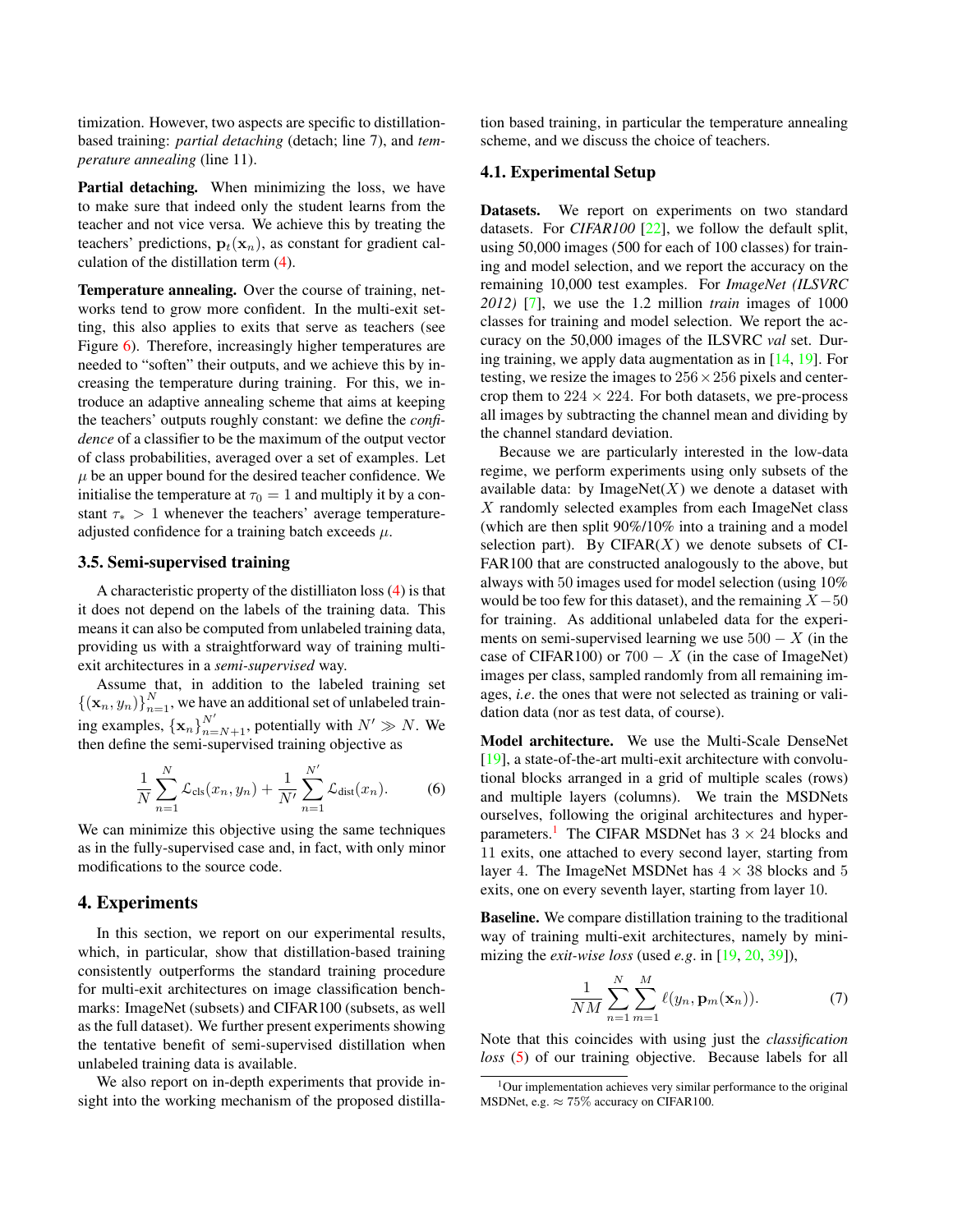<span id="page-5-2"></span><span id="page-5-0"></span>

Figure 2: Top-5 accuracy as a function of computational budget (denominated in available exits). MSDNet trained by the exitwise loss (blue) vs. trained by distillation (green) vs. trained by semi-supervised distillation (red) on ImageNet ILSVRC2012 with 100, 300, 500, and all available ( $\geq$  700) images per class.

<span id="page-5-1"></span>

| ImageNet(100) |  | ImageNet(300)                                                                                        |  | ImageNet(500)                                |  | ImageNet(full) |                                                                                                                                                                          |                                             |  |
|---------------|--|------------------------------------------------------------------------------------------------------|--|----------------------------------------------|--|----------------|--------------------------------------------------------------------------------------------------------------------------------------------------------------------------|---------------------------------------------|--|
|               |  |                                                                                                      |  |                                              |  |                | Exit-wise loss Distillation Distl. semi-sup.   Exit-wise loss Distillation Distl. semi-sup.   Exit-wise loss Distillation Distl. semi-sup.   Exit-wise loss Distillation |                                             |  |
|               |  |                                                                                                      |  |                                              |  |                | Exit 1 64.4 ± 0.4 68.1 ± 0.5 68.1 ± 0.4 79.5 ± 0.2 82.3 ± 0.2 82.3 ± 0.3 83.4 ± 0.2 85.6 ± 0.1 85.4 ± 0.1 87.8 ± 0.2 88.8 ± 0.1                                          |                                             |  |
|               |  | Exit 2 67.1 $\pm$ 0.3 69.2 $\pm$ 0.6 69.5 $\pm$ 0.1 82.1 $\pm$ 0.2 83.9 $\pm$ 0.3 84.0 $\pm$ 0.5     |  |                                              |  |                | $86.3 \pm 0.2$ $87.3 \pm 0.2$ $87.1 \pm 0.3$ $90.4 \pm 0.1$ $90.7 \pm 0.1$                                                                                               |                                             |  |
|               |  | Exit 3   68.1 $\pm$ 0.5 69.3 $\pm$ 0.6 69.7 $\pm$ 0.4                                                |  | $83.0 \pm 0.3$ $84.2 \pm 0.3$ $84.3 \pm 0.6$ |  |                | $87.3 \pm 0.3$ $87.7 \pm 0.3$ $87.8 \pm 0.4$                                                                                                                             | $91.5 \pm 0.1$ $91.3 \pm 0.2$               |  |
|               |  | Exit 4 68.2 $\pm$ 0.6 69.3 $\pm$ 0.6 69.7 $\pm$ 0.4                                                  |  | $83.1 \pm 0.3$ $84.2 \pm 0.3$ $84.3 \pm 0.6$ |  |                | $87.5 \pm 0.3$ $87.7 \pm 0.3$ $87.8 \pm 0.4$                                                                                                                             | <b>91.8</b> $\pm$ <b>0.1</b> 91.5 $\pm$ 0.1 |  |
|               |  | Exit 5   $68.1 \pm 0.6$ 69.3 $\pm$ 0.6 69.7 $\pm$ 0.4   $83.3 \pm 0.3$ 84.2 $\pm$ 0.3 84.3 $\pm$ 0.6 |  |                                              |  |                | $87.8 \pm 0.3$ $87.7 \pm 0.3$ $87.8 \pm 0.4$                                                                                                                             | $92.3 \pm 0.1$ $91.7 \pm 0.2$               |  |

Table 1: Top-5 accuracy in % (mean  $\pm$  1.96 stderr) for different computational budgets (denominated in available exits). MSDNet trained by the exit-wise loss vs. trained by distillation vs. trained by semi-supervised distillation on ImageNet with 100, 300, 500 and all available ( $\geq 700$ ) training images per class. Bold values indicate statistically significant improvements.

training examples are needed to compute the loss, [\(7\)](#page-4-3) does not have an obvious extension to semi-supervised training.

Optimization and hyper-parameters. We train all models from a random initialization by SGD with Nesterov momentum, an initial learning rate of 0.5, a momentum weight of 0.9, and a weight decay of  $10^{-4}$ . For CIFAR100, we set the batch size to 64 and train for 300 epochs. The learning rate is divided by 10 after epochs 150 and 225. For ImageNet, we set the batch size to 256 and train for 90 epochs. The learning rate is divided by 10 after epochs 30 and 60.

For the temperature annealing we use a confidence limit of  $\mu = 0.5$  for CIFAR100 and  $\mu = 0.1$  for ImageNet, and  $\tau_* = 1.05$  as the temperature multiplier.

Repeated runs. We repeat each experiment 5 or 10 times, each time with a different random subset of the training data and different weight initialization. We report the average performance across the repeated runs as well as its 95% confidence interval (*i.e*. 1.96 times the standard error).

#### 4.2. Main results: budget-mode accuracy

We first report results from experiments when operating the model in *budget-mode*, *i.e*. with a known time budget at test time. As described in Section [3.2,](#page-2-0) for any value of the budget, we identify the best exit (according to the validation set) that can be computed within the budget, and evaluate its decision. This is often the latest exit among the available ones, but not always: for example, in the low-data regime, the additional capacity of a late exit may make it more likely to overfit, and an intermediate exit might perform better.

Figures [2](#page-5-0) and [3](#page-6-0) show the results for ImageNet and CI-FAR100, respectively. Numeric results can be found in Tables [1](#page-5-1) and [2.](#page-6-1) For each training procedure, we report the resulting model's accuracy for different values of the budget: when only *Exit1* is available, when *Exit1* and *Exit2* are available, and so on.

ImageNet results. Figure [2](#page-5-0) and Table [1](#page-5-1) compare distillation training and exit-wise training. Distillation training consistently outperforms exit-wise training, in many settings substantially. For most computational budgets, the distillation-trained model has a higher or comparable accuracy, with accuracy gains of up to 3.8%. Conversely, to achieve any given accuracy, the distillation-trained model typically requires far less computation, especially in the data-constrained regime. For example, in the case of ImageNet(100), already *Exit1* suffices to match the accuracy of the exit-wise trained model at *any* budget. Similarly, in the case of ImageNet(300), already at the time *Exit2* becomes available, the distillation-trained model dominates the exitwise trained model at any budget.

Overall, two main factors seem to affect the performance gap: a) The amount of training data: comparing the results for ImageNet(100) to those for ImageNet(300), ImageNet(500) and ImageNet(full), we see that the smaller the training set, the bigger the benefit from distillation. In the regime of very large data (full ImageNet), distillation seems to trade off the accuracy of early and late exits, instead of providing a uniform improvement. This agrees with earlier studies, *e.g*. [\[15\]](#page-8-0), that found distillation to have a regular-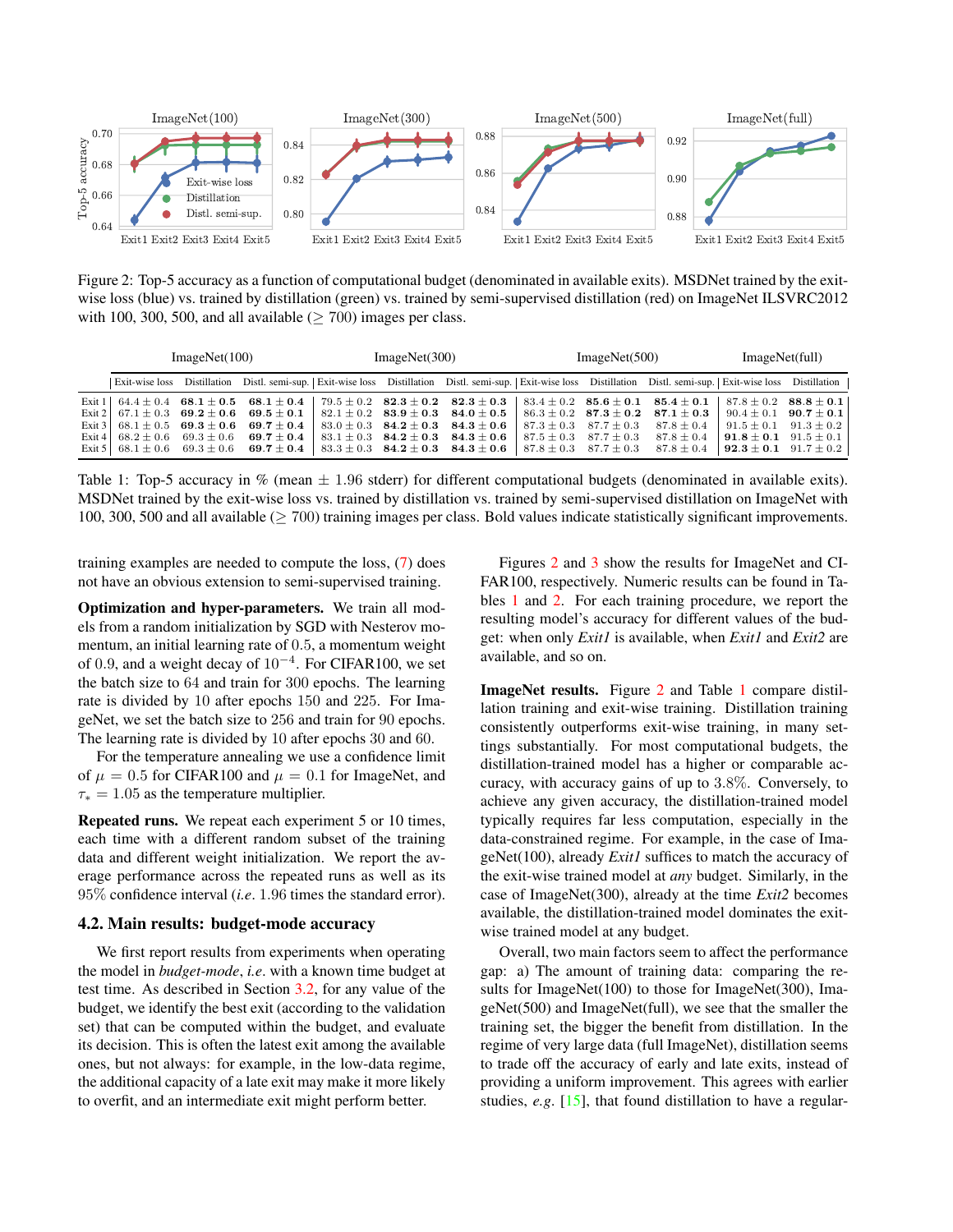<span id="page-6-0"></span>

Figure 3: Top-5 accuracy as a function of computational budget (denominated in available exits). MSDNet trained by the exit-wise loss (blue) vs. trained by distillation (green) vs. trained by semi-supervised distillation (red) on CIFAR100 with 150, 250, 350, and 500 images per class.

<span id="page-6-1"></span>

|            | CIFAR(150)     |                                  |                                  | CIFAR(250)     |                                  |                                  | CIFAR(350)   |                               | CIFAR(500)                                                                                                                      |                |                |
|------------|----------------|----------------------------------|----------------------------------|----------------|----------------------------------|----------------------------------|--------------|-------------------------------|---------------------------------------------------------------------------------------------------------------------------------|----------------|----------------|
|            | Exit-wise loss | Distillation                     |                                  |                |                                  |                                  |              |                               | Distl. semi-sup.   Exit-wise loss Distillation Distl. semi-sup.   Exit-wise loss Distillation Distl. semi-sup.   Exit-wise loss |                | Distillation   |
| Exit 1     |                | $72.4 \pm 1.3$ $78.7 \pm 0.4$    | $\textbf{79.9} \pm \textbf{0.4}$ |                | $80.6 \pm 0.4$ 85.6 $\pm$ 0.2    | $86.5 + 0.3$                     |              | $84.5 \pm 0.3$ $88.1 \pm 0.3$ | $\textbf{88.5}\pm\textbf{0.3}$                                                                                                  | $87.5 + 0.3$   | $90.0 \pm 0.2$ |
| Exit 2     | $75.5 \pm 0.7$ | $\bf 80.5\pm0.3$                 | $81.1 \pm 0.4$                   | $83.4 \pm 0.3$ | $\textbf{87.5} \pm \textbf{0.2}$ | $\textbf{88.2}\pm\textbf{0.3}$   | $87.2 + 0.3$ | $90.1 \pm 0.2$                | $90.4\pm0.2$                                                                                                                    | $89.8 \pm 0.1$ | $92.0 \pm 0.2$ |
| Exit 3     | $77.4 \pm 0.6$ | $\textbf{80.9} \pm \textbf{0.4}$ | $81.0 \pm 0.5$                   | $84.9 \pm 0.3$ | $\textbf{88.4}\pm\textbf{0.2}$   | $\textbf{88.5} \pm \textbf{0.2}$ |              | $88.8 \pm 0.2$ 91.1 $\pm$ 0.3 | $91.2\pm0.2$                                                                                                                    | $91.2 \pm 0.1$ | $92.9 \pm 0.2$ |
| Exit 4     |                | $78.4 \pm 0.4$ 81.2 $\pm$ 0.4    | $81.0 \pm 0.5$                   | $86.0 \pm 0.3$ | $\textbf{88.6} \pm \textbf{0.2}$ | $88.7\pm0.2$                     |              | $89.6 \pm 0.2$ 91.3 $\pm$ 0.3 | $\textbf{91.5} \pm \textbf{0.2}$                                                                                                | $91.8 \pm 0.2$ | $93.1 \pm 0.1$ |
| Exit 5     |                | $79.2 \pm 0.3$ 81.2 $\pm$ 0.4    | $81.0 \pm 0.5$                   | $86.8 \pm 0.2$ | $\textbf{88.8}\pm\textbf{0.3}$   | $88.7\pm0.2$                     |              | $90.1 \pm 0.2$ $91.4 \pm 0.3$ | $\textbf{91.5} \pm \textbf{0.1}$                                                                                                | $92.3 \pm 0.1$ | $93.1 \pm 0.2$ |
| Exit 6     |                | $79.8 \pm 0.2$ 81.2 $\pm$ 0.4    | $81.0 \pm 0.5$                   | $87.4 + 0.2$   | $88.8 + 0.3$                     | $88.7 + 0.2$                     |              | $90.5 \pm 0.3$ $91.5 \pm 0.4$ | $91.5 + 0.2$                                                                                                                    | $92.6 \pm 0.1$ | $93.1 \pm 0.2$ |
| Exit 7     |                | $80.1 \pm 0.4$ $81.1 \pm 0.3$    | $81.0 \pm 0.5$                   | $87.6 + 0.3$   | $\textbf{88.8}\pm\textbf{0.3}$   | $88.7 + 0.2$                     |              |                               | $90.7 \pm 0.2$ $91.5 \pm 0.4$ $91.5 \pm 0.2$                                                                                    | $92.9 \pm 0.1$ | $93.1 \pm 0.2$ |
| Exit 8     |                | $80.3 \pm 0.4$ $81.1 \pm 0.3$    | $81.0 \pm 0.5$                   | $87.9 + 0.3$   | $\textbf{88.8} \pm \textbf{0.3}$ | $88.7\pm0.2$                     |              | $90.8 \pm 0.2$ $91.5 \pm 0.4$ | $91.5 + 0.2$                                                                                                                    | $93.0 \pm 0.1$ | $93.1 \pm 0.2$ |
| Exit 9     | $80.3 \pm 0.5$ | $81.1 \pm 0.3$                   | $81.0 \pm 0.5$                   | $88.0 \pm 0.3$ | $\textbf{88.8}\pm\textbf{0.3}$   | $88.7 + 0.2$                     |              | $90.8 \pm 0.2$ $91.5 \pm 0.4$ | $91.5 + 0.2$                                                                                                                    | $93.1 \pm 0.1$ | $93.1 \pm 0.2$ |
| Exit $101$ | $80.4 \pm 0.5$ | $81.1 \pm 0.3$                   | $81.0 \pm 0.5$                   | $88.0 \pm 0.3$ | $\textbf{88.8} \pm \textbf{0.3}$ | $88.7\pm0.2$                     |              | $90.8 \pm 0.3$ $91.5 \pm 0.4$ | $\textbf{91.5} \pm \textbf{0.2}$                                                                                                | $93.1 \pm 0.2$ | $93.1 \pm 0.2$ |
| Exit $11$  | $80.3 \pm 0.5$ | $81.1 \pm 0.3$                   | $81.0 \pm 0.5$                   | $87.9 \pm 0.3$ | $\textbf{88.8} \pm \textbf{0.3}$ | $88.7 \pm 0.2$                   |              | $90.8 \pm 0.2$ $91.5 \pm 0.4$ | $\textbf{91.5} \pm \textbf{0.2}$                                                                                                | $93.1 \pm 0.2$ | $93.1 \pm 0.2$ |

Table 2: Top-5 accuracy in % (mean  $\pm$  1.96 stderr) for different computational budgets (denominated in available exits). MSDNet trained by the exit-wise loss vs. trained by distillation vs. trained by semi-supervised distillation on CIFAR100 with 150, 250, 350, and 500 images per class. Bold values indicate statistically significant improvements.

izing effect, *i.e*. it helps prevent overfitting in the low-data regime. b) The inference budget: within each subplot, the largest gains are realised for the smallest inference budgets. Intuitively, this makes sense, as the earliest exits can benefit the most from a teacher during learning. In combination, the results suggest that distillation training can provide a large accuracy boost, especially when the amount of training data and/or the computational resources at test time are limited.

Figure [2](#page-5-0) and Table [1](#page-5-1) also show results for the semisupervised variant of distillation-based training, as described in Section [3.5.](#page-4-4) We observe an additional small improvement over the fully-supervised variant, especially when labeled data is limited and unlabeled data plentiful.

CIFAR100 results. We present analogous results for CI-FAR100 in Figure [3](#page-6-0) and Table [2.](#page-6-1) We observe similar trends as for ImageNet, though in this case distillation training uniformly outperforms exit-wise training and yields an up to 6.3% improvement in accuracy for a fixed budget. Conversely, distillation training enables the resulting model to stop already after *Exit2* or *Exit3* with comparable accuracy as the conventionally trained model when executed in full. As previously for ImageNet, here, too, we observe that the gains from distillation are largest when training data is limited, and when the inference budget is low.

The semi-supervised variant provides an additional small

but consistent improvement. For example, for *Exit1*, the additional unlabeled data translates into 1.2%, 0.9%, and 0.4% increase in accuracy for CIFAR(150), CIFAR(250), and CIFAR(350) respectively.

### 4.3. Main results: anytime-mode accuracy

In a second set of experiments, we operate the multi-exit model in anytime-mode, *i.e*. the model evaluates all its exits in turn until the (unknown) computational budget is spent, at which point it returns the ensembled prediction of all completed exits. As before, we report multiclass accuracy for different computational budgets, this time denominated in the number of completed exits, or the size of the ensemble.

The results for ImageNet and CIFAR100 are shown in Figures [4](#page-7-1) and [5](#page-7-2) respectively. Due to lack of space, the corresponding tables with numeric results are deferred to the supplemental material. The results are similar to those for budget-mode evaluation. Across datasets, dataset sizes (except for the very large-scale regime), and computation budgets, the models trained with distillation clearly outperform the model trained without it. The results for semisupervised learning are less clear: for early exits, the unlabeled data often helps, but we observe a small drop of accuracy of the late exits for CIFAR(150). Still, the proposed method outperforms the exit-wise trained model.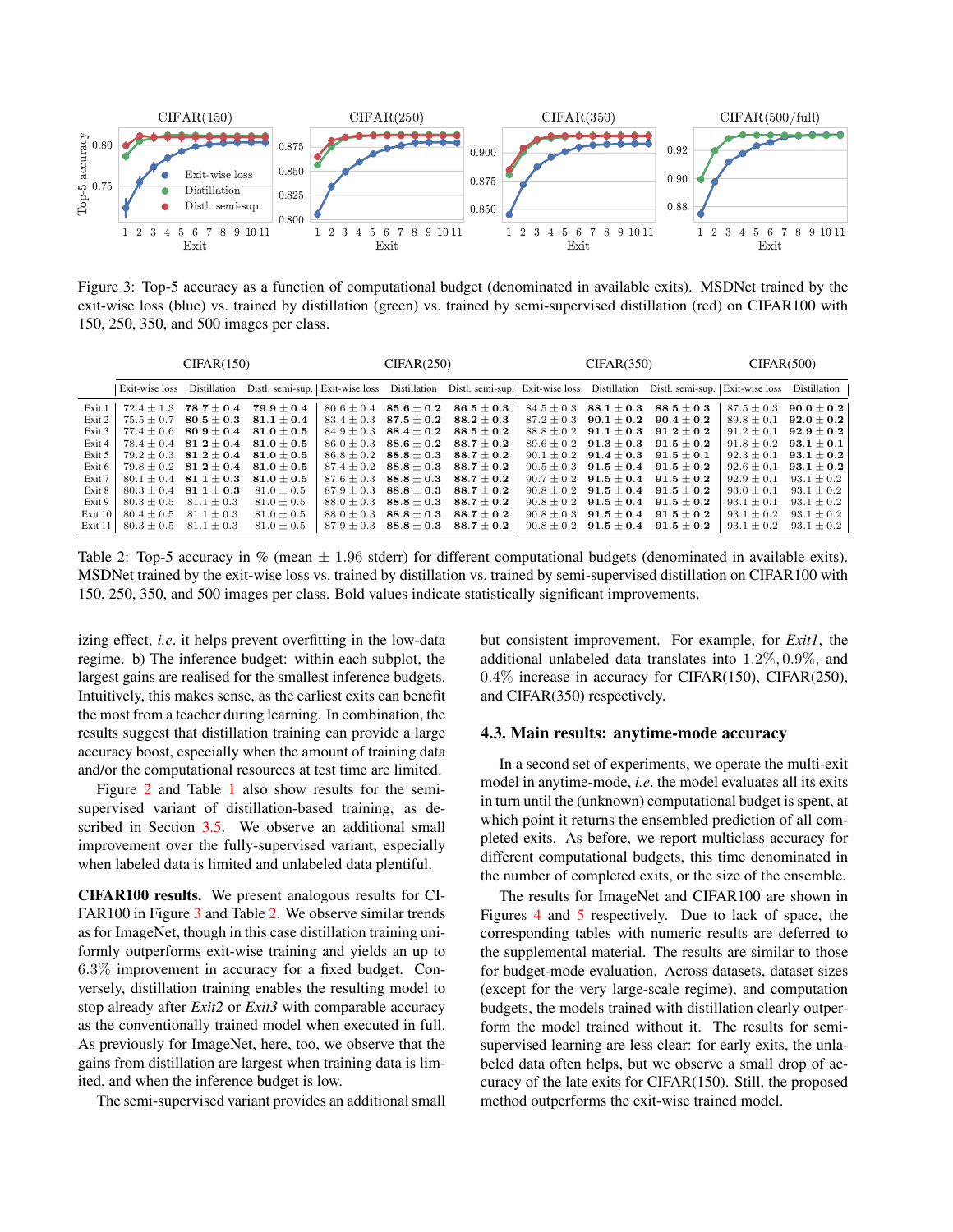<span id="page-7-1"></span>

Figure 4: Top-5 accuracy of first-m-exits ensembles ( $m = 1, \ldots, 5$ ) trained by the exit-wise loss (blue) vs. trained by distillation (green) vs. trained by semi-supervised distillation (red) on ImageNet ILSVRC2012 with 100, 300, 500 or all available ( $\geq 700$ ) training images per class.

<span id="page-7-2"></span>

Figure 5: Top-5 accuracy of first-m-exits ensembles ( $m = 1, \ldots, 11$ ) trained by the exit-wise loss (blue) vs. trained by distillation (green) vs. trained by semi-supervised distillation (red) on CIFAR100 with 150, 250, 350 or 500 images per class.

<span id="page-7-0"></span>

Figure 6: Confidence of MSDNet's last exit with and without temperature annealing throughout training on CI-FAR(150). At epochs 150 and 225, the learning rate drops.

# 4.4. Additional experiments

Temperature annealing. In this section, we provide further insight and justification for the proposed temperature annealing scheme. Figure [6](#page-7-0) shows the teacher's confidence (blue) during training. One can see that it changes markedly and generally increases. The proposed temperature-scaling procedure reacts to this by raising the temperature over time (purple). The result is that the temperature-adjusted confidence (green) remains roughly constant, and slightly below the confidence limit  $\mu$  (red). We find that temperatureannealing performs as well as the best fixed temperature (see Figure [7\)](#page-7-3), while being easier to tune.

<span id="page-7-3"></span>

Figure 7: Top-5 accuracy of five models trained by distillation, each with a different temperature setting, on CI-FAR(250). Results for different computational budgets in both the budget-mode (left) and the anytime-mode (right).

Choice of teachers. For all experiments reported so far, we used the last exit as the teacher for all other exits. We also performed exploratory studies on how the choice of teacher affects the overall performance, but found the effect to be minor. Details can be found in the supplemental material.

# 5. Conclusion

In this work, we propose *distillation-based training* for multi-exit image classification architectures. The method is conceptually simple, architecture-agnostic, and as our experiments show, it provides large and robust improvements over the state-of-the-art training procedure, especially in data- or computation-constrained settings. It also naturally supports learning from additional unlabeled training data.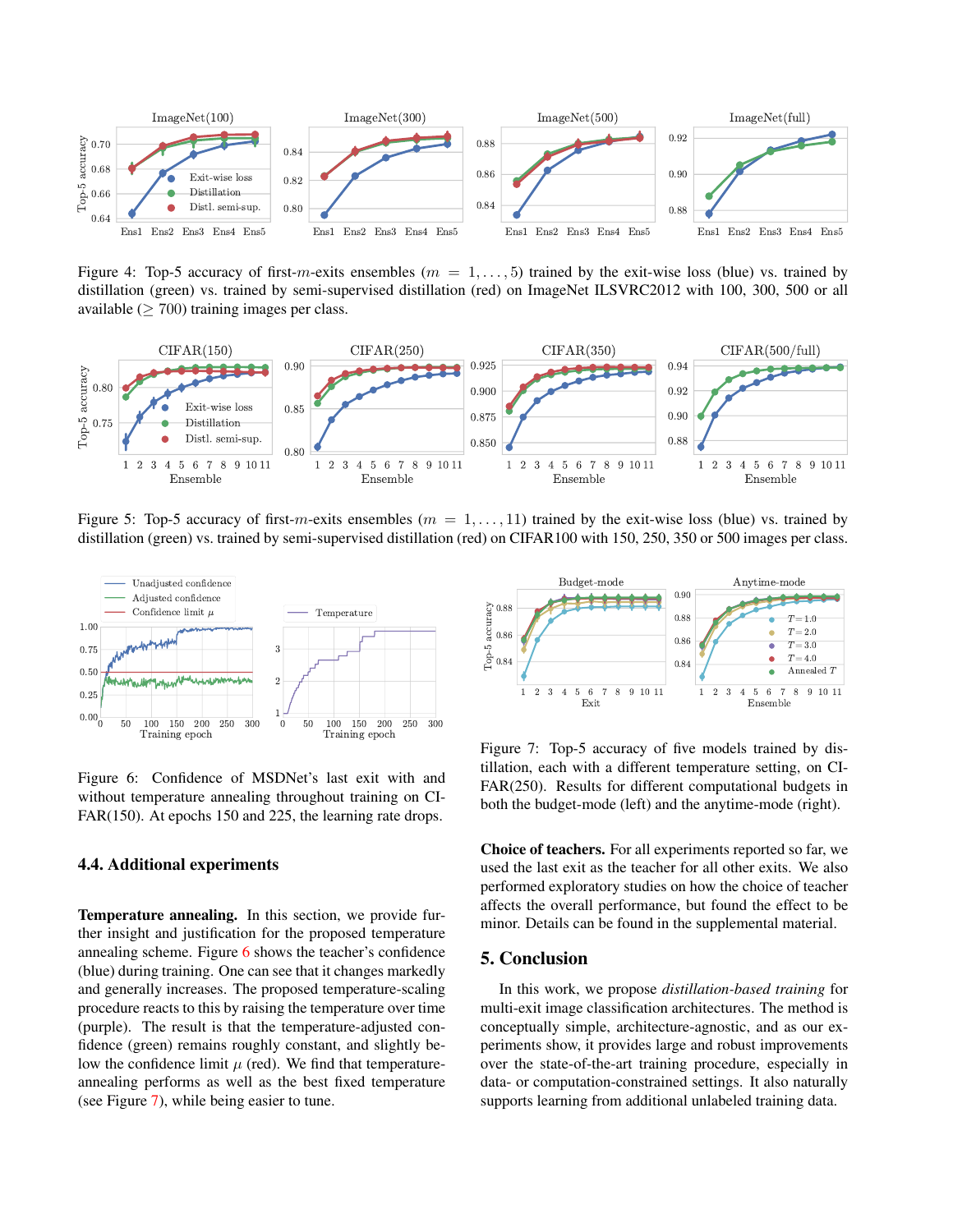# References

- <span id="page-8-26"></span>[1] Rohan Anil, Gabriel Pereyra, Alexandre Passos, Robert Ormandi, George E. Dahl, and Geoffrey E. Hinton. Large scale distributed neural network training through online distillation. In *International Conference on Learning Representations (ICLR)*, 2018. [3](#page-2-1)
- <span id="page-8-15"></span>[2] Jimmy Ba and Rich Caruana. Do deep nets really need to be deep? In *Conference on Neural Information Processing Systems (NIPS)*, 2014. [3](#page-2-1)
- <span id="page-8-8"></span>[3] Djalel Benbouzid, Róbert Busa-Fekete, and Balázs Kégl. Fast classification using sparse decision DAGs. In *International Conference on Machine Learing (ICML)*, 2012. [3](#page-2-1)
- <span id="page-8-16"></span>[4] Cristian Bucilu, Rich Caruana, and Alexandru Niculescu-Mizil. Model compression. In *Conference on Knowledge Discovery and Data Mining (KDD)*, 2006. [3](#page-2-1)
- <span id="page-8-17"></span>[5] Mark Craven and Jude W. Shavlik. Extracting tree-structured representations of trained networks. In *Conference on Neural Information Processing Systems (NIPS)*, 1996. [3](#page-2-1)
- <span id="page-8-1"></span>[6] Thomas L. Dean and Mark S. Boddy. An analysis of timedependent planning. In *AAAI Conference on Artificial Intelligence*, 1988. [3](#page-2-1)
- <span id="page-8-29"></span>[7] Jia Deng, Wei Dong, Richard Socher, Li-Jia Li, Kai Li, and Li Fei-Fei. Imagenet: A large-scale hierarchical image database. In *Conference on Computer Vision and Pattern Recognition (CVPR)*, 2009. [5](#page-4-5)
- <span id="page-8-3"></span>[8] Mark Drummond and John Bresina. Anytime synthetic projection: Maximizing the probability of goal satisfaction. In *AAAI Conference on Artificial Intelligence*, 1990. [3](#page-2-1)
- <span id="page-8-5"></span>[9] Saher Esmeir and Shaul Markovitch. Anytime learning of anycost classifiers. *Machine Learning*, 82:445–473, 2010. [3](#page-2-1)
- <span id="page-8-6"></span>[10] Björn Fröhlich, Erik Rodner, and Joachim Denzler. As time goes by – anytime semantic segmentation with iterative context forests. In *German Conference on Pattern Recognition (GCPR)*, 2012. [3](#page-2-1)
- <span id="page-8-9"></span>[11] Tianshi Gao and Daphne Koller. Active classification based on value of classifier. In *Conference on Neural Information Processing Systems (NIPS)*, 2011. [3](#page-2-1)
- <span id="page-8-20"></span>[12] Krzysztof J. Geras, Abdel-Rahman Mohamed, Rich Caruana, Gregor Urban, Shengjie Wang, Ozlem Aslan, Matthai Philipose, Matthew Richardson, and Charles Sutton. Blending LSTMs into CNNs. In *International Conference on Learning Representations (ICLR) Workshop*, 2016. [3](#page-2-1)
- <span id="page-8-7"></span>[13] Alex Grubb and Drew Bagnell. Speedboost: Anytime prediction with uniform near-optimality. In *Conference on Uncertainty in Artificial Intelligence (AISTATS)*, 2012. [3](#page-2-1)
- <span id="page-8-30"></span>[14] Kaiming He, Xiangyu Zhang, Shaoqing Ren, and Jian Sun. Deep residual learning for image recognition. In *Conference on Computer Vision and Pattern Recognition (CVPR)*, 2016. [5](#page-4-5)
- <span id="page-8-0"></span>[15] Geoffrey Hinton, Oriol Vinyals, and Jeff Dean. Distilling the knowledge in a neural network. In *Conference on Neural Information Processing Systems (NIPS) Workshop*, 2014. [2,](#page-1-0) [3,](#page-2-1) [4,](#page-3-5) [6](#page-5-2)
- <span id="page-8-2"></span>[16] Eric J. Horvitz. Reasoning about beliefs and actions under computational resource constraints. In *Uncertainty in Artificial Intelligence (UAI)*, 1987. [3](#page-2-1)
- <span id="page-8-21"></span>[17] Andrew G. Howard, Menglong Zhu, Bo Chen, Dmitry Kalenichenko, Weijun Wang, Tobias Weyand, Marco Andreetto, and Hartwig Adam. MobileNets: Efficient convolutional neural networks for mobile vision applications. In *arXiv:1704.04861*, 2017. [3](#page-2-1)
- <span id="page-8-22"></span>[18] Zhiting Hu, Xuezhe Ma, Zhengzhong Liu, Eduard Hovy, and Eric Xing. Harnessing deep neural networks with logic rules. In *Annual Meeting of the Association for Computational Linguistics (ACL)*, 2016. [3](#page-2-1)
- <span id="page-8-12"></span>[19] Gao Huang, Danlu Chen, Tianhong Li, Felix Wu, Laurens van der Maaten, and Kilian Q Weinberger. Multi-scale dense networks for resource efficient image classification. In *International Conference on Learning Representations (ICLR)*, 2018. [3,](#page-2-1) [5](#page-4-5)
- <span id="page-8-13"></span>[20] Jaehong Kim, Sungeun Hong, Yongseok Choi, and Jiwon Kim. Doubly nested network for resource-efficient inference. In *arXiv:1806.07568*, 2018. [3,](#page-2-1) [5](#page-4-5)
- <span id="page-8-25"></span>[21] Akisato Kimura, Zoubin Ghahramani, Koh Takeuchi, Tomoharu Iwata, and Naonori Ueda. Few-shot learning of neural networks from scratch by pseudo example optimization. In *British Machine Vision Conference (BMVC)*, 2018. [3](#page-2-1)
- <span id="page-8-28"></span>[22] Alex Krizhevsky and Geoffrey Hinton. Learning multiple layers of features from tiny images. Technical report, University of Toronto, 2009. [5](#page-4-5)
- <span id="page-8-10"></span>[23] Gustav Larsson, Michael Maire, and Gregory Shakhnarovich. FractalNet: Ultra-deep neural networks without residuals. In *International Conference on Learning Representations (ICLR)*, 2017. [3](#page-2-1)
- <span id="page-8-14"></span>[24] Chen-Yu Lee, Saining Xie, Patrick Gallagher, Zhengyou Zhang, and Zhuowen Tu. Deeply-supervised nets. In *Conference on Uncertainty in Artificial Intelligence (AISTATS)*, 2015. [3](#page-2-1)
- <span id="page-8-18"></span>[25] Jinyu Li, Rui Zhao, Jui-Ting Huang, and Yifan Gong. Learning small-size DNN with output-distribution-based criteria. In *Conference of the International Speech Communication Association (Interspeech)*, 2014. [3](#page-2-1)
- <span id="page-8-23"></span>[26] Yuncheng Li, Jianchao Yang, Yale Song, Liangliang Cao, Jiebo Luo, and Li-Jia Li. Learning from noisy labels with distillation. In *International Conference on Computer Vision (ICCV)*, 2017. [3](#page-2-1)
- <span id="page-8-27"></span>[27] Zhizhong Li and Derek Hoiem. Learning without forgetting. In *European Conference on Computer Vision (ECCV)*, 2016. [3](#page-2-1)
- <span id="page-8-19"></span>[28] Percy Liang, Hal Daumé III, and Dan Klein. Structure compilation: trading structure for features. In *International Conference on Machine Learing (ICML)*, 2008. [3](#page-2-1)
- <span id="page-8-4"></span>[29] Maxim Likhachev, Geoffrey J. Gordon, and Sebastian Thrun. ARA\*: Anytime A\* with provable bounds on suboptimality. In *Conference on Neural Information Processing Systems (NIPS)*, 2004. [3](#page-2-1)
- <span id="page-8-11"></span>[30] Ji Lin, Yongming Rao, Jiwen Lu, and Jie Zhou. Runtime neural pruning. In *Conference on Neural Information Processing Systems (NIPS)*, 2017. [3](#page-2-1)
- <span id="page-8-24"></span>[31] Nicolas Papernot, Patrick McDaniel, Xi Wu, Somesh Jha, and Ananthram Swami. Distillation as a defense to adversarial perturbations against deep neural networks. In *IEEE Symposium on Security and Privacy (S&P)*, 2016. [3](#page-2-1)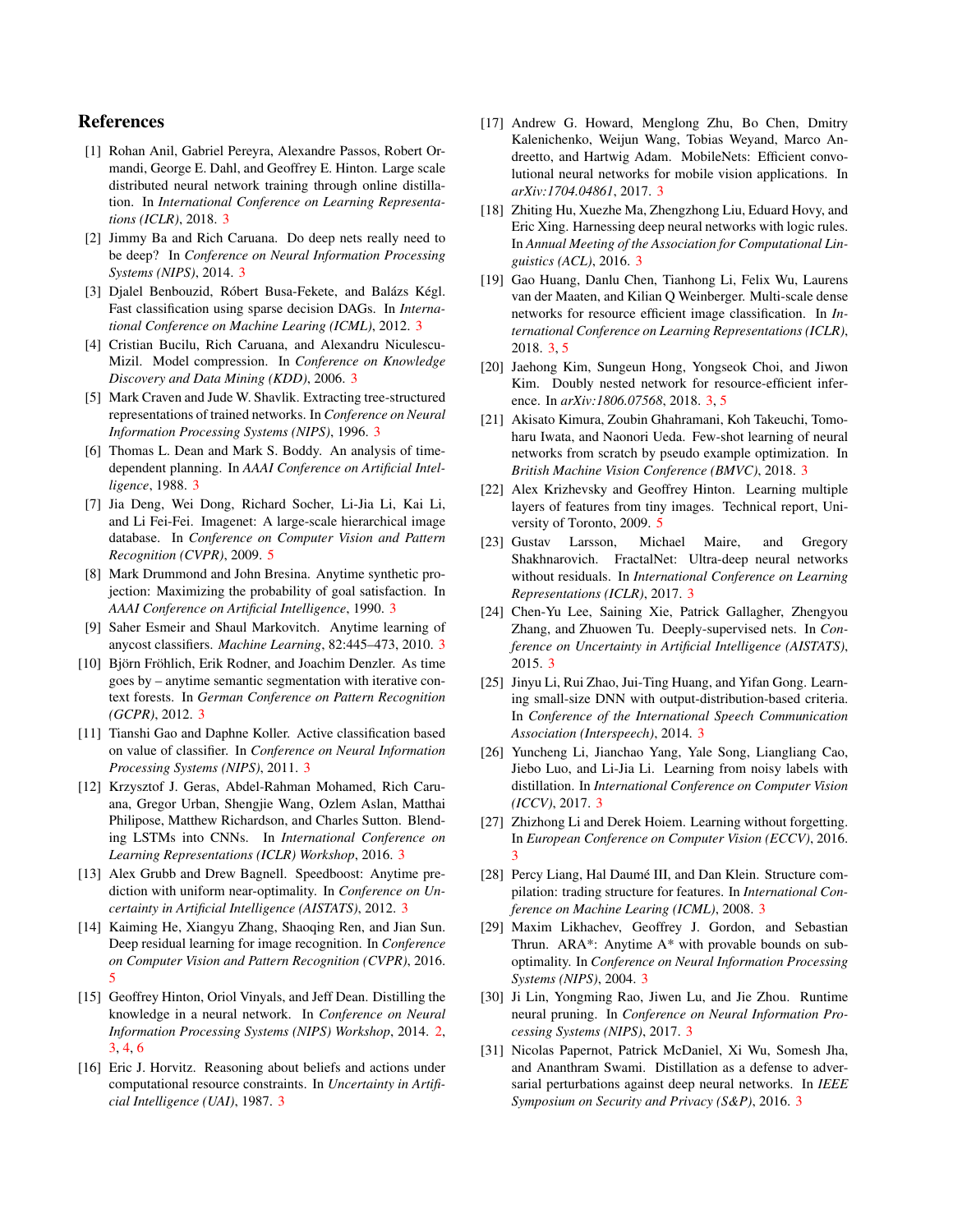- <span id="page-9-11"></span>[32] Antonio Polino, Razvan Pascanu, and Dan Alistarh. Model compression via distillation and quantization. In *International Conference on Learning Representations (ICLR)*, 2018. [3](#page-2-1)
- <span id="page-9-16"></span>[33] Ilija Radosavovic, Piotr Dollár, Ross Girshick, Georgia Gkioxari, and Kaiming He. Data distillation: Towards omnisupervised learning. In *Conference on Computer Vision and Pattern Recognition (CVPR)*, 2018. [3](#page-2-1)
- <span id="page-9-17"></span>[34] Sylvestre-Alvise Rebuffi, Alexander Kolesnikov, Georg Sperl, and Christoph H. Lampert. iCaRL: Incremental classifier and representation learning. In *Conference on Computer Vision and Pattern Recognition (CVPR)*, 2017. [3](#page-2-1)
- <span id="page-9-13"></span>[35] Adriana Romero, Nicolas Ballas, Samira Ebrahimi Kahou, Antoine Chassang, Carlo Gatta, and Yoshua Bengio. Fitnets: Hints for thin deep nets. In *International Conference on Learning Representations (ICLR)*, 2015. [3](#page-2-1)
- <span id="page-9-15"></span>[36] Andrei A. Rusu, Sergio Gomez Colmenarejo, Caglar Gulcehre, Guillaume Desjardins, James Kirkpatrick, Razvan Pascanu, Volodymyr Mnih, Koray Kavukcuoglu, and Raia Hadsell. Policy distillation. In *International Conference on Learning Representations (ICLR)*, 2016. [3](#page-2-1)
- <span id="page-9-1"></span>[37] Jan Sochman and Jiří Matas. Waldboost – learning for time constrained sequential detection. In *Conference on Computer Vision and Pattern Recognition (CVPR)*, 2005. [3](#page-2-1)
- <span id="page-9-14"></span>[38] Zhiyuan Tang, Dong Wang, and Zhiyong Zhang. Recurrent neural network training with dark knowledge transfer. In *IEEE International Conference on Acoustics, Speech and Signal Processing (ICASSP)*, 2016. [3](#page-2-1)
- <span id="page-9-8"></span>[39] Surat Teerapittayanon, Bradley McDanel, and H.T. Kung. BranchyNet: Fast inference via early exiting from deep neural networks. In *International Conference on Pattern Recognition (ICPR)*, 2016. [3,](#page-2-1) [5](#page-4-5)
- <span id="page-9-5"></span>[40] Kirill Trapeznikov and Venkatesh Saligrama. Supervised sequential classification under budget constraints. In *Conference on Uncertainty in Artificial Intelligence (AISTATS)*, 2013. [3](#page-2-1)
- <span id="page-9-4"></span>[41] Ken Ueno, Xiaopeng Xi, Eamonn Keogh, and Dah-Jye Lee. Anytime classification using the nearest neighbor algorithm with applications to stream mining. In *IEEE International Conference on Data Mining (ICDM)*, 2006. [3](#page-2-1)
- <span id="page-9-2"></span>[42] Paul Viola and Michael Jones. Rapid object detection using a boosted cascade of simple features. In *Conference on Computer Vision and Pattern Recognition (CVPR)*, 2001. [3](#page-2-1)
- <span id="page-9-3"></span>[43] Paul Viola and Michael Jones. Robust real-time face detection. *International Journal of Computer Vision (IJCV)*, 57(2):137–154, 2004. [3](#page-2-1)
- <span id="page-9-6"></span>[44] Xin Wang, Fisher Yu, Zi-Yi Dou, and Joseph E. Gonzalez. SkipNet: Learning dynamic routing in convolutional networks. In *European Conference on Computer Vision (ECCV)*, 2018. [3](#page-2-1)
- <span id="page-9-7"></span>[45] Zuxuan Wu, Tushar Nagarajan, Abhishek Kumar, Steven Rennie, Larry S. Davis, Kristen Grauman, and Rogerio Feris. BlockDrop: Dynamic inference paths in residual networks. In *Conference on Computer Vision and Pattern Recognition (CVPR)*, 2018. [3](#page-2-1)
- <span id="page-9-10"></span>[46] Saining Xie and Zhuowen Tu. Holistically-nested edge detection. In *Conference on Computer Vision and Pattern Recognition (CVPR)*, 2015. [3](#page-2-1)
- <span id="page-9-12"></span>[47] Ruichi Yu, Ang Li, Vlad I. Morariu, and Larry S. Davis. Visual relationship detection with internal and external linguistic knowledge distillation. In *International Conference on Computer Vision (ICCV)*, 2017. [3](#page-2-1)
- <span id="page-9-9"></span>[48] Chris Zhang, Mengye Ren, and Raquel Urtasun. Graph HyperNetworks for neural architecture search. In *International Conference on Learning Representations (ICLR)*, 2019. [3](#page-2-1)
- <span id="page-9-0"></span>[49] Shlomo Zilberstein. Using anytime algorithms in intelligent systems. *AI magazine*, 17(3):73, 1996. [3](#page-2-1)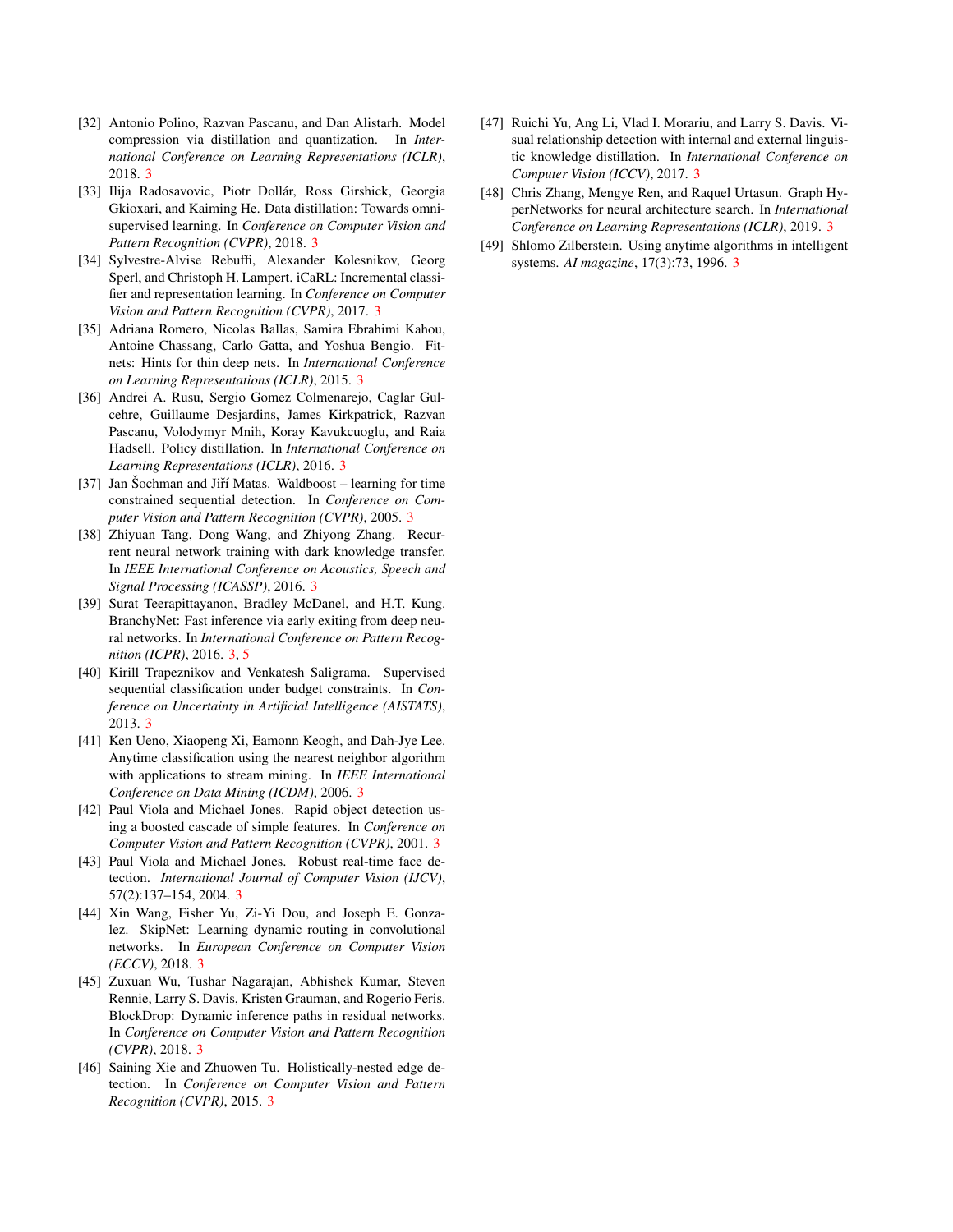# A. Supplementary material

We provide additional results / observations regarding temperature annealing (Section [A.1\)](#page-10-0), the choice of teachers (Section [A.2\)](#page-10-1), the semi-supervised setting with very few labels (Section [A.3\)](#page-10-2), inference times for different modes and exits (Section [A.4\)](#page-11-0), and the anytime-mode (Section [A.5\)](#page-11-1).

#### <span id="page-10-0"></span>A.1. Temperature annealing

Expanding on the observations of Section [4.4,](#page--1-0) we study the effect of temperature annealing on final accuracy. Figure  $8$  (same as Figure [7](#page--1-1) in the main text) shows the accuracy curves of five MSDNets trained by distillation, each with a different temperature setting. We compare the proposed annealing scheme (green) to training with constant temperature,  $T \in \{1.0, 2.0, 3.0, 4.0\}$ . The figure shows that while using no temperature at all  $(T = 1.0)$  leads to significant accuracy drops, as long as the temperature is "high enough", its exact value seems to matter little for the final model's accuracy. Still, the proposed annealing scheme performs as well as, or better than any choice of a constant temperature, and has the advantage of being easier to tune.

# <span id="page-10-1"></span>A.2. Choice of teachers

We performed exploratory experiments with a different choice of teacher sets T. In particular, we let each exit learn from all later exits,  $\mathfrak{I}(m) = \{m+1, \ldots, M\}$  for  $m \lt M$ and  $\mathfrak{T}(M) = \emptyset$ . The intuition behind this choice is that learning from an ensemble of good exits might be better than learning from a single good exit. However, as the results show, this turns out not to be the case.

Figure [9](#page-10-4) shows the accuracy curve of a model trained by distillation from all later exits (yellow), as well as curves for distillation from only the last exit (green) and exit-wise training (blue) for comparison. We observe that the two teacher-set choices yield models of very similar accuracy, so there seems to be little benefit in adopting more complicated teacher-student setups.

#### <span id="page-10-2"></span>A.3. Semi-supervised distillation with few labels

In the main text, we show that using additional unlabelled data with distillation-based training may improve accuracy. However, the gains are relatively modest, and only significant for the late exits in the case of ImageNet(100) and the early exits in the case of CIFAR(150) and CI-FAR(250). One could speculate why the gains are not larger, and a potential explanation would be that in the considered settings, the amount of labeled data is too high. To test this hypothesis, we ran the experiment from Section [4.1](#page--1-2) on CIFAR(80), i.e. using only 30 labelled images per class for training and 50 for validation. However, the gains re-main rather small (see Figure [10\)](#page-10-5), at most  $1\%$ , similar to the case of CIFAR(150) and CIFAR(250).

<span id="page-10-3"></span>

Figure 8: Top-5 accuracy of five models trained by distillation, each with a different temperature setting, on CI-FAR(250). Results shown for different computational budgets in both the budget-mode (left) and the anytime-mode (right).

<span id="page-10-4"></span>

Figure 9: Top-5 accuracy of a model trained by distillation from all later exits (yellow) vs. trained by distillation from the last exit (green) vs. trained by the exit-wise loss (blue), on CIFAR(250). Results shown for different computational budgets in both the budget-mode (left) and the anytime-mode (right).

<span id="page-10-5"></span>

Figure 10: Top-5 accuracy as a function of computational budget (denominated in available exits). MSDNet trained by the exit-wise loss (blue) vs. trained by distillation (green) vs. trained by semi-supervised distillation (red) on CI-FAR(80).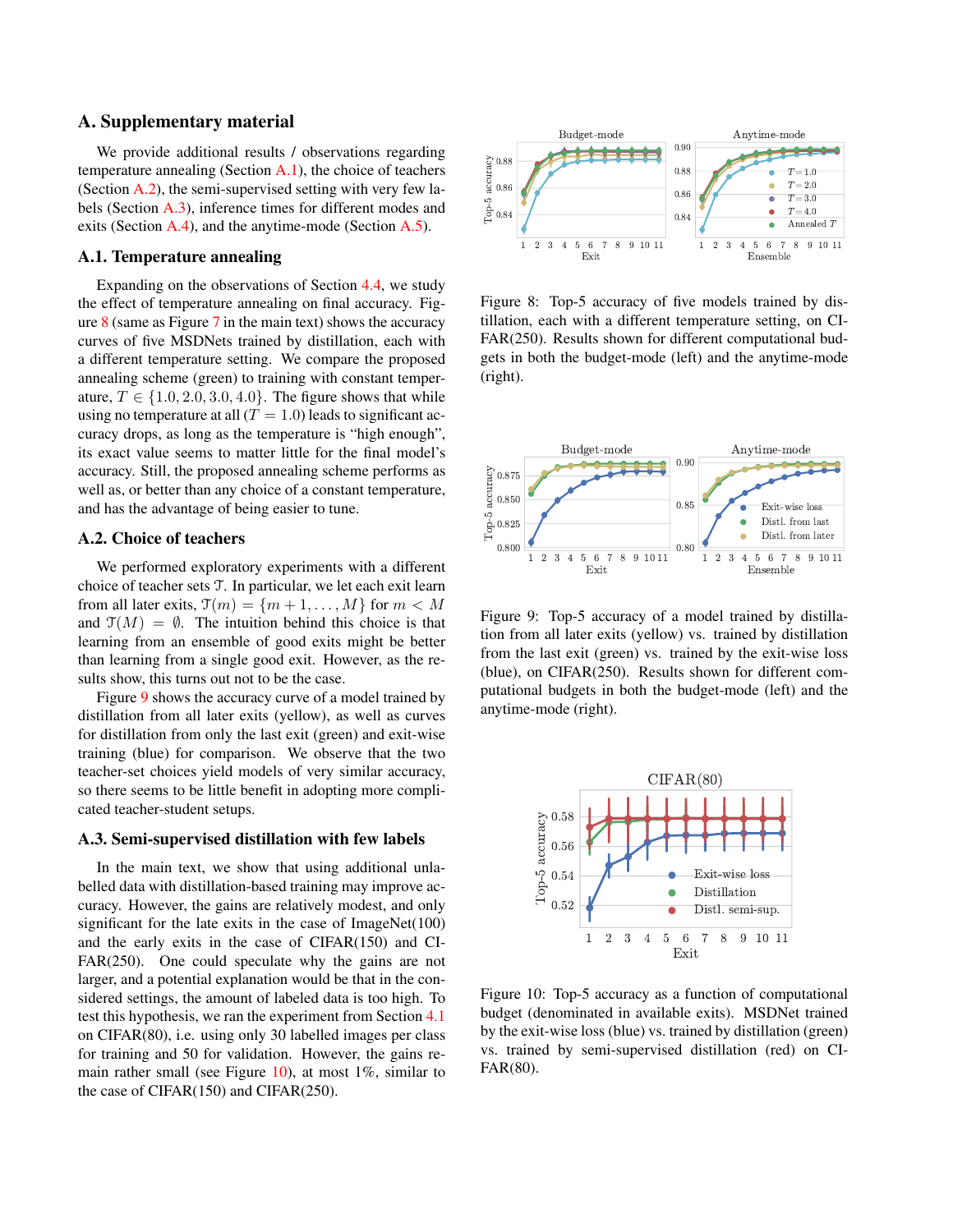### <span id="page-11-0"></span>A.4. Example inference times

To give the reader a sense of the efficiency gains achievable by anytime inference, we provide some example inference times for CIFAR MSDNet (Table [3\)](#page-12-0) and ImageNet MSDNet (Table [4\)](#page-12-1), for the two inference modes (budgetmode and anytime-mode) and different exits. We made no effort to optimize these timings. They are obtained by simply running our code, without any changes, and measuring the time elapsed. We expect the results to generalize qualitatively to different hardware and implementations, though the exact numbers are likely to vary.

# <span id="page-11-1"></span>A.5. Complete results for anytime-mode

For the reader's convenience, we collect here all results pertaining to the anytime-mode. We report the accuracy of an MSDNet trained by the exit-wise loss, by distillation, and by distillation using additional unlabeled data. Re-sults for ImageNet are shown in Figure [4](#page--1-3) (reprinted from the main text), and in Table [5.](#page-12-2) Results for CIFAR100 are shown in Figure [5](#page--1-4) (reprinted from the main text), and in Table [6.](#page-14-0) The results are similar to those for the budgetmode: distillation-based training clearly outperforms exit-wise training. See Section [4.3](#page--1-5) in the main text for a more detailed discussion.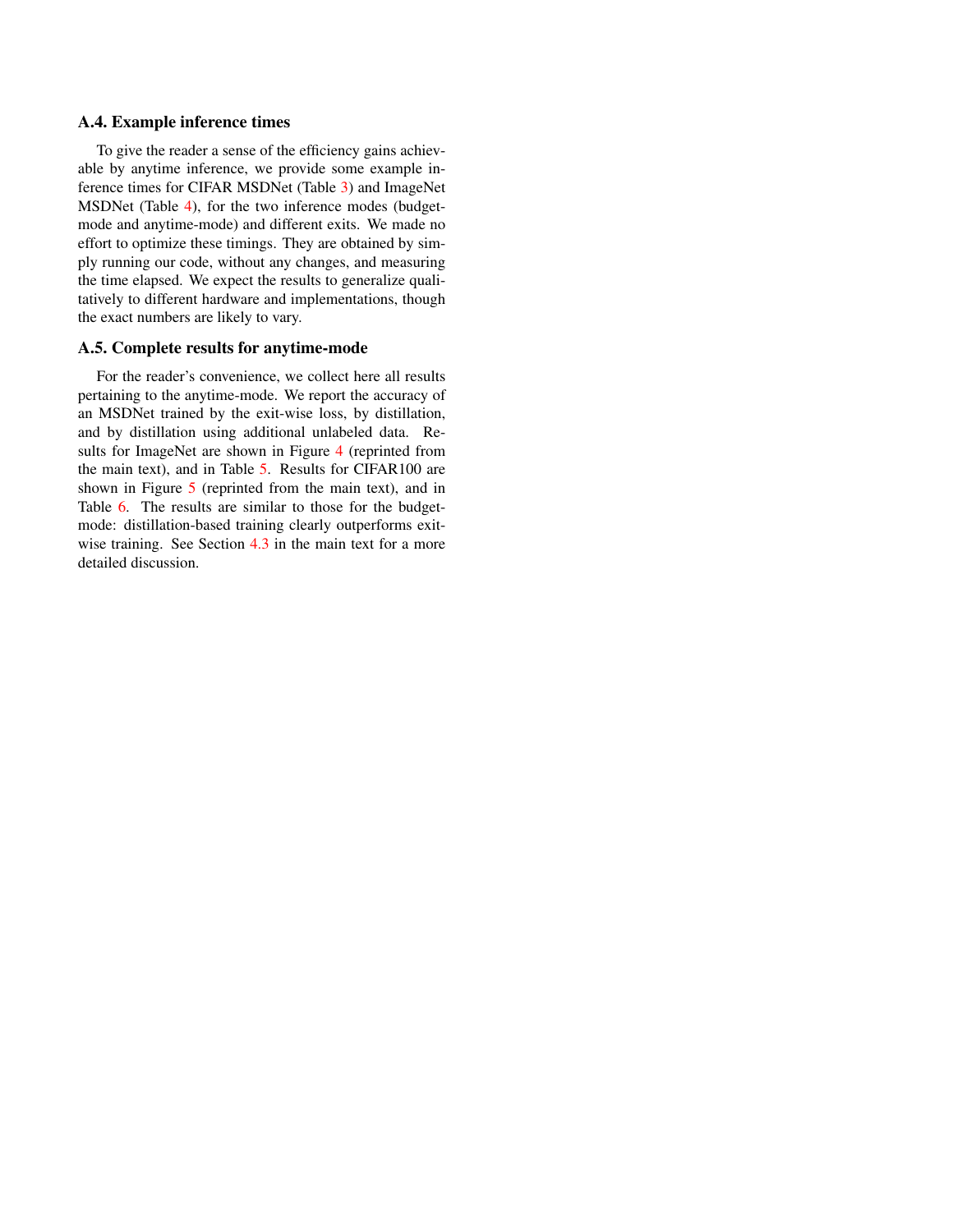<span id="page-12-0"></span>

|                    |                   | CPU timings [s]   | GPU timings [s]   |                   |  |  |
|--------------------|-------------------|-------------------|-------------------|-------------------|--|--|
|                    | Budget-mode       | Anytime-mode      | Budget-mode       | Anytime-mode      |  |  |
| Exit / Ensemble 1  | $0.024 \pm 0.022$ | $0.026 \pm 0.029$ | $0.007 \pm 0.000$ | $0.007 \pm 0.000$ |  |  |
| Exit / Ensemble 2  | $0.034 \pm 0.029$ | $0.043 \pm 0.037$ | $0.011 \pm 0.000$ | $0.011 \pm 0.000$ |  |  |
| Exit / Ensemble 3  | $0.043 \pm 0.030$ | $0.062 \pm 0.040$ | $0.015 \pm 0.000$ | $0.015 \pm 0.000$ |  |  |
| Exit / Ensemble 4  | $0.051 \pm 0.035$ | $0.081 \pm 0.049$ | $0.018 \pm 0.000$ | $0.019 \pm 0.000$ |  |  |
| Exit / Ensemble 5  | $0.062 \pm 0.041$ | $0.099 \pm 0.055$ | $0.022 \pm 0.001$ | $0.023 \pm 0.001$ |  |  |
| Exit / Ensemble 6  | $0.067 \pm 0.034$ | $0.121 \pm 0.064$ | $0.025 \pm 0.001$ | $0.027 \pm 0.001$ |  |  |
| Exit / Ensemble 7  | $0.071 \pm 0.046$ | $0.139 \pm 0.066$ | $0.029 \pm 0.001$ | $0.032 \pm 0.001$ |  |  |
| Exit / Ensemble 8  | $0.085 \pm 0.035$ | $0.164 \pm 0.078$ | $0.032 \pm 0.001$ | $0.035 \pm 0.001$ |  |  |
| Exit / Ensemble 9  | $0.093 \pm 0.035$ | $0.169 \pm 0.085$ | $0.036 \pm 0.001$ | $0.039 \pm 0.001$ |  |  |
| Exit / Ensemble 10 | $0.103 \pm 0.040$ | $0.196 \pm 0.078$ | $0.039 \pm 0.001$ | $0.043 \pm 0.001$ |  |  |
| Exit / Ensemble 11 | $0.105 \pm 0.038$ | $0.219 \pm 0.085$ | $0.041 \pm 0.001$ | $0.045 \pm 0.001$ |  |  |

<span id="page-12-1"></span>Table 3: Inference times for the CIFAR MSDNet operating either in the budget-mode or the anytime-mode, evaluated either on CPU or GPU. We report the mean  $\pm$  stdev over 1000 runs.

|                   |                             | CPU timings [s]   | GPU timings [s]   |                   |  |
|-------------------|-----------------------------|-------------------|-------------------|-------------------|--|
|                   | Anytime-mode<br>Budget-mode |                   | Budget-mode       | Anytime-mode      |  |
| Exit / Ensemble 1 | $0.159 \pm 0.048$           | $0.229 \pm 0.079$ | $0.027 \pm 0.001$ | $0.027 \pm 0.002$ |  |
| Exit / Ensemble 2 | $0.339 \pm 0.099$           | $0.373 \pm 0.094$ | $0.038 \pm 0.001$ | $0.038 \pm 0.001$ |  |
| Exit / Ensemble 3 | $0.471 \pm 0.131$           | $0.519 \pm 0.118$ | $0.048 \pm 0.001$ | $0.048 \pm 0.002$ |  |
| Exit / Ensemble 4 | $0.559 \pm 0.138$           | $0.647 \pm 0.117$ | $0.055 \pm 0.001$ | $0.056 \pm 0.001$ |  |
| Exit / Ensemble 5 | $0.665 \pm 0.125$           | $0.703 \pm 0.145$ | $0.057 \pm 0.001$ | $0.059 \pm 0.001$ |  |

Table 4: Inference times for the ImageNet MSDNet operating either in the budget-mode or the anytime-mode, evaluated either on CPU or GPU. We report the mean  $\pm$  stdev over 1000 runs.

<span id="page-12-2"></span>

|            |                | ImageNet(100)  |                  | ImageNet(300)               |                |                  |  |
|------------|----------------|----------------|------------------|-----------------------------|----------------|------------------|--|
|            | Exit-wise loss | Distillation   | Distl. semi-sup. | Exit-wise loss Distillation |                | Distl. semi-sup. |  |
| Ensemble 1 | $64.4 \pm 0.4$ | $68.1 \pm 0.5$ | $68.1 \pm 0.4$   | $79.5 \pm 0.2$              | $82.3 \pm 0.2$ | $82.3 \pm 0.3$   |  |
| Ensemble 2 | $67.7 \pm 0.3$ | $69.7 \pm 0.6$ | $69.9 \pm 0.2$   | $82.3 \pm 0.1$              | $84.0 \pm 0.2$ | $84.1 \pm 0.5$   |  |
| Ensemble 3 | $69.2 \pm 0.3$ | $70.3 \pm 0.6$ | $70.6 \pm 0.1$   | $83.6 \pm 0.2$              | $84.7 \pm 0.3$ | $84.8 \pm 0.4$   |  |
| Ensemble 4 | $69.9 \pm 0.3$ | $70.5 \pm 0.6$ | $70.8 \pm 0.2$   | $84.3 \pm 0.2$              | $84.9 \pm 0.3$ | $85.0 \pm 0.5$   |  |
| Ensemble 5 | $70.2 \pm 0.4$ | $70.5 \pm 0.7$ | $70.8 \pm 0.2$   | $84.6 \pm 0.2$              | $85.0 \pm 0.3$ | $85.1 \pm 0.5$   |  |

|            |                | ImageNet(500)  | ImageNet(full) |                |                |
|------------|----------------|----------------|----------------|----------------|----------------|
|            | Exit-wise loss | Distillation   | Exit-wise loss | Distillation   |                |
| Ensemble 1 | $83.4 \pm 0.2$ | $85.6 \pm 0.1$ | $85.4 \pm 0.1$ | $87.8 \pm 0.2$ | $88.8 \pm 0.1$ |
| Ensemble 2 | $86.3 \pm 0.1$ | $87.3 \pm 0.2$ | $87.1 \pm 0.3$ | $90.2 \pm 0.1$ | $90.5 \pm 0.1$ |
| Ensemble 3 | $87.6 \pm 0.2$ | $88.0 \pm 0.2$ | $87.9 \pm 0.3$ | $91.3 \pm 0.1$ | $91.3 \pm 0.1$ |
| Ensemble 4 | $88.1 \pm 0.2$ | $88.3 \pm 0.3$ | $88.2 \pm 0.4$ | $91.9 \pm 0.1$ | $91.6 \pm 0.1$ |
| Ensemble 5 | $88.5 \pm 0.2$ | $88.4 \pm 0.3$ | $88.4 \pm 0.4$ | $92.2 \pm 0.1$ | $91.8 \pm 0.1$ |

Table 5: Top-5 accuracy in % (mean  $\pm$  1.96 stderr) of first-m-exits ensembles ( $m = 1, \ldots, 5$ ) trained by the exit-wise loss vs. trained by distillation vs. trained by semi-supervised distillation on ImageNet ILSVRC2012 with 100, 300, 500 or all available ( $\geq 700$ ) training images per class.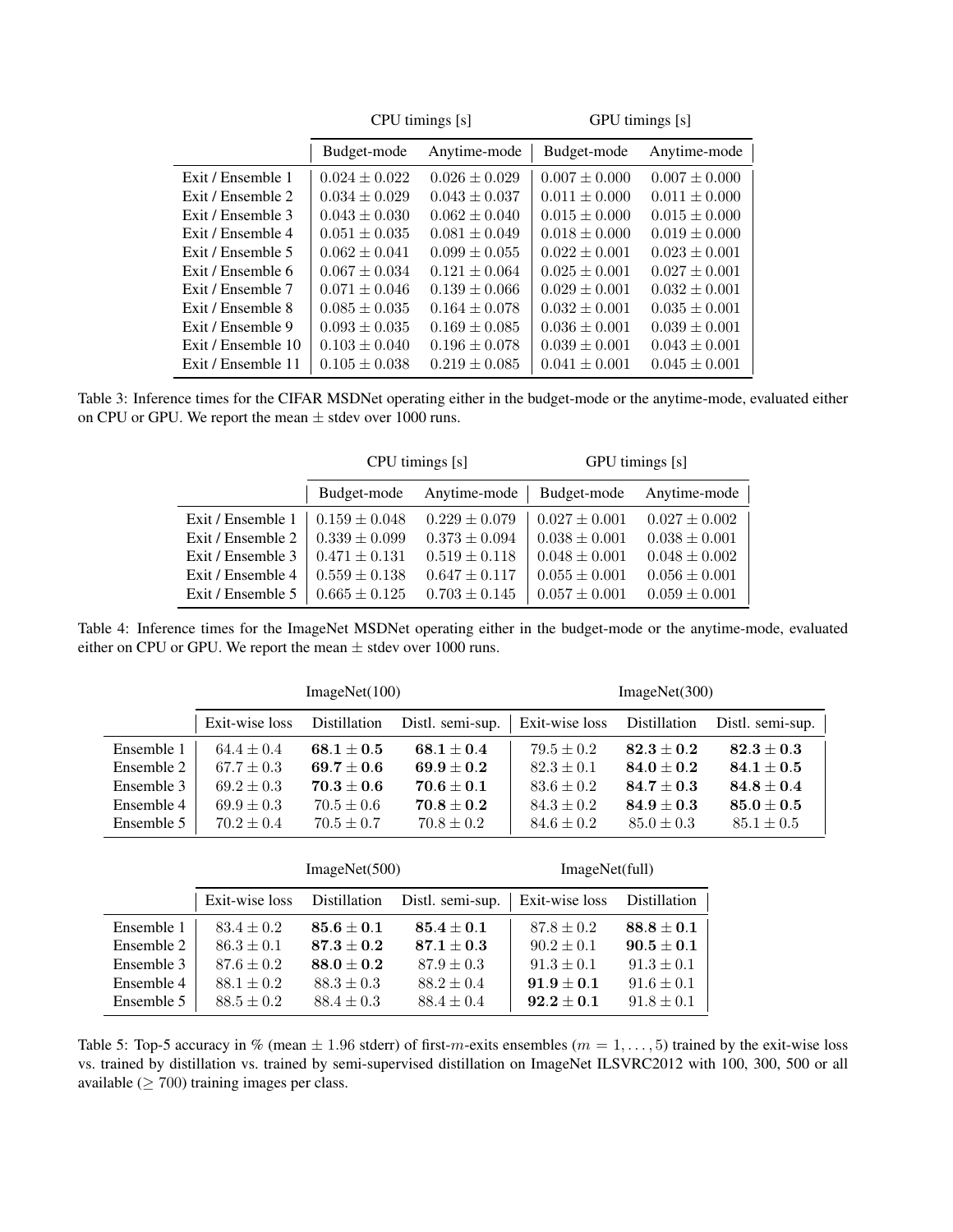

Figure [4:](#page--1-3) Top-5 accuracy of first-m-exits ensembles ( $m = 1, \ldots, 5$ ) trained by the exit-wise loss (blue) vs. trained by distillation (green) vs. trained by semi-supervised distillation (red) on ImageNet ILSVRC2012 with 100, 300, 500 or all available ( $\geq 700$ ) training images per class. (Figure repeated from page [8.](#page--1-3))



Figure [5:](#page--1-4) Top-5 accuracy of first-m-exits ensembles ( $m = 1, \ldots, 11$ ) trained by the exit-wise loss (blue) vs. trained by distillation (green) vs. trained by semi-supervised distillation (red) on CIFAR100 with 150, 250, 350 or 500 images per class. (Figure repeated from page [8.](#page--1-4))